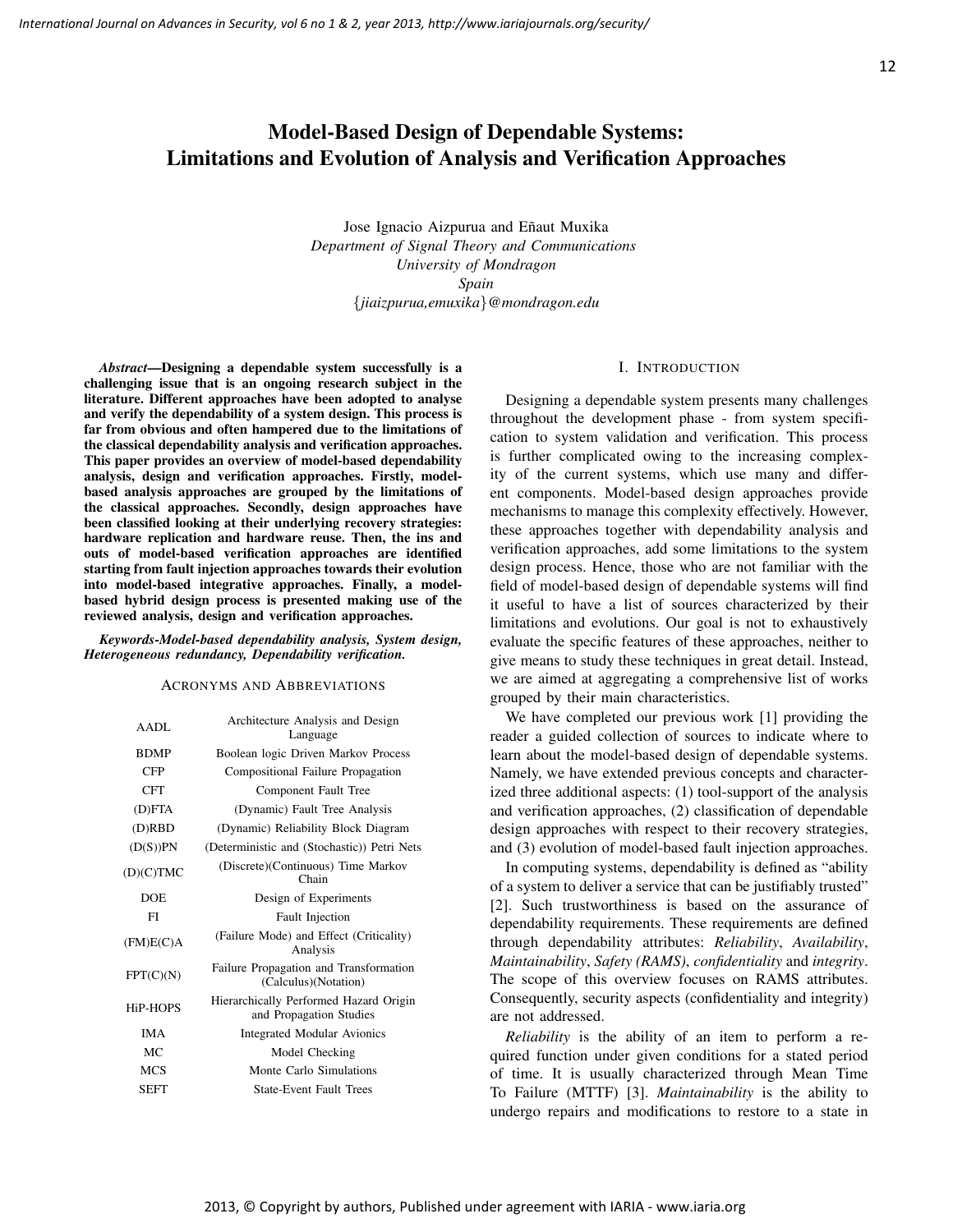which the system can perform its required actions and it is commonly characterized by Mean Time To Restore (MTTR). *Availability* is the readiness for correct service defined by the ratio between MTTF and MTTF plus MTTR. *Safety* is the absence of catastrophic consequences on the user(s) and the environment. These four attributes are closely interrelated in such a way that if an attribute fails to meet the requirements, systems dependability is seriously threatened.

This survey concentrates on three main phases: dependability analysis, system design and verification. Despite being aware of the relevance of software code for system dependability in each of these phases, we will consider software code as a black box component to limit the extension of this paper (interested readers can refer to [4] [5] as an example).

Dependability analysis techniques can be organised by looking at how different system failures are characterized with its corresponding underlying formalisms. On one hand, *event-based* approaches reflect the system functionality and failure behaviour through combination of events. This analysis results in either Fault Tree (FT) like [6] or Failure Mode and Effect Analysis (FMEA) like [7] structures, which emphasizes the reliability and safety attributes. On the other hand, *state-based* approaches map the analysis models into a state-based formalisms (e.g., Stochastic Petri Nets (SPN) [8]). Those approaches analyse system changes with respect to time and concentrate on reliability and availability attributes.

Concerning the design of dependable systems, there exist alternative recovery strategies that add redundancies to the system design in order to avoid single points of failure and thus, provide fault tolerance. Traditionally, hardware replication have been viewed as a feasible solution to recover from failures. However, there is also another design strategy which compensates for component failures through the reuse of hardware components. We will address these design strategies and their influence on dependability and cost.

Fault Injection (FI) and Model-Checking (MC) [9] approaches have been widely adopted for the verification of design decisions. Since these approaches enable to learn about the system behaviour in the presence of faults and verify its correctness relying on a fully automated modelbased approach, we concentrate on model-based FI approaches. They evaluate the dependability requirements using functional and failure behaviour models. Moreover, we also cover the recent evolution of these approaches towards the integration multiple approaches using a single reference model, i.e., model-based integrative verification approaches. We are conscious that there are other verification approaches, e.g., correct by construction paradigm aimed at ensuring the validity of the system by design [10] (i.e., formal verification). Nonetheless, we have decided to limit the overview to model-based analysis and verification approaches due to their potential to integrate in the system design process seamlessly.

The remainder of this paper is organized as follows: Section II classifies dependability analysis techniques based on the limitations of classical dependability analysis techniques. Section III groups dependable design approaches characterized by the replication and reuse of hardware components. Section IV discusses the characteristics of the verification approaches when designing a dependable system. Section V outlines a model-based hybrid design process based on the reviewed analysis, design and verification approaches. Finally, Section VI draws conclusions remarking different challenges for the model-based design of dependable systems.

## II. REVIEW AND CLASSIFICATION OF MODEL-BASED DEPENDABILITY ANALYSIS TECHNIQUES

*Event-based* approaches analyse the failure behaviour of the system by investigating the logic succession of faults. They identify an event sequence leading to equipment or function failure. Differences are mainly based on representation and analysis structures. Two of the most widely used techniques are: FT Analysis (FTA) [6] and FMEA [7].

- *FTA* is a top-down deductive analysis technique aimed at finding all the ways in which a failure can occur. Starting from an undesirable system-level failure (i.e., top-event), its immediate causes to occur are identified until reaching the lowest component-level (i.e., basicevent). The top-event is broken down into intermediate and basic-events linked with logic gates organised in a tree-like structure. The resulting FT, is a qualitative model in the form of combinations of events which are necessary to the top-event to occur. This model can be quantified by ascribing probabilities to the basic events and combining them to evaluate the probability of the top-event. Moreover, importance measurements can be carried out to quantify the contribution of the basic-event occurrences to the top-event failure. There exist different importance measurement methods, e.g., Fussell-Vessely, Birnbaum [6].
- *FMEA* is a bottom-up inductive analysis technique. Starting from the different ways that a system can fail (i.e., known Failure Modes (FM)), it evaluates the effects that these failures can have on a process. Its main objective is an early identification of critical failure possibilities within the system design. Results are organized in a table identifying at least component's failure modes, effects, safeguards and actions. FMEA is characterised for being a qualitative technique for design analysis, while quantification of failure modes is carried out by Failure Mode and Effect Criticality Analysis (FMECA). The criticality analysis ranks critical failure mode effects by taking into account their occurrence probability.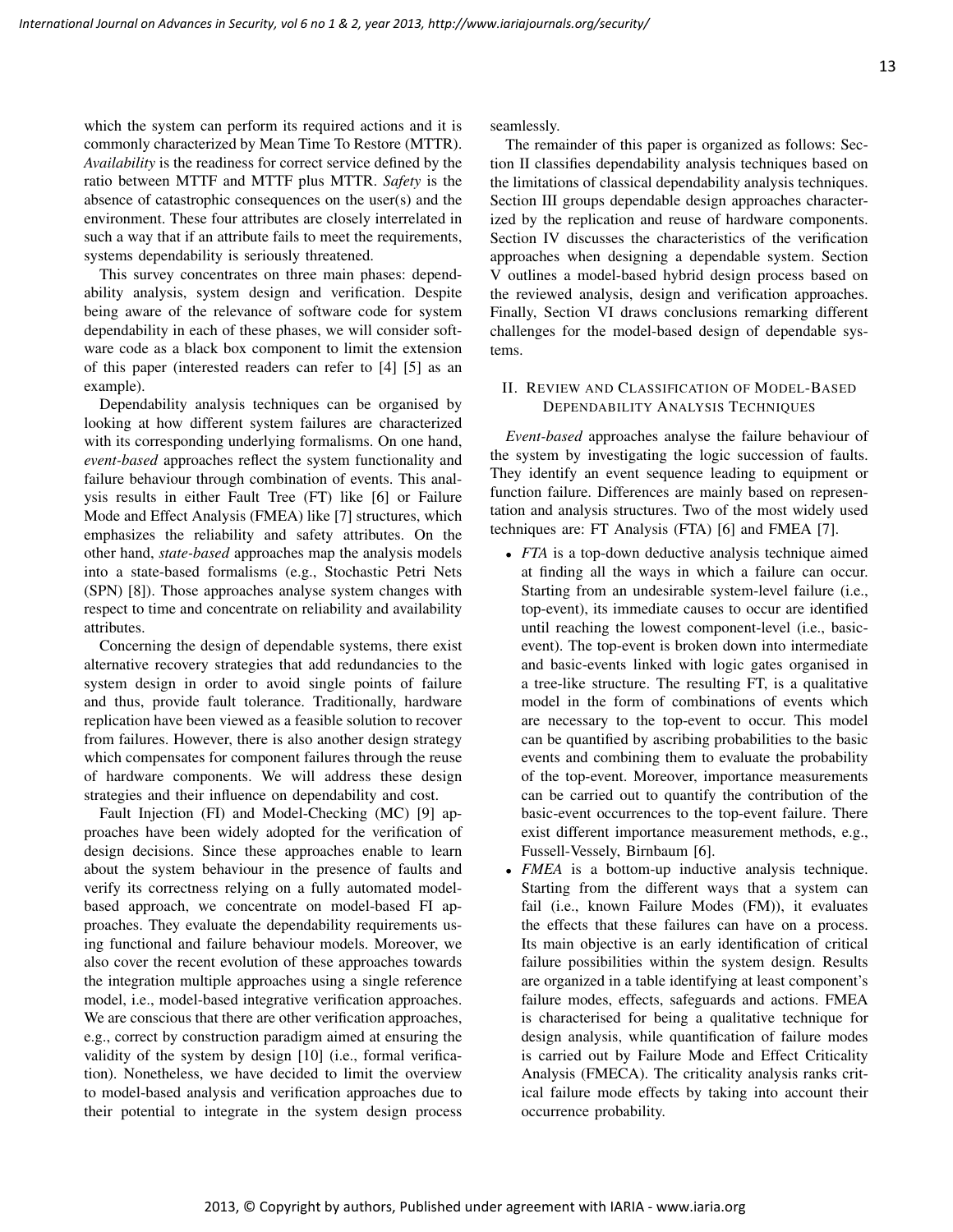Both techniques focus on the identification of events that jeopardize the system design objectives. However, their initial assumptions as well as their logical orientation are different: while FTA moves from known effects towards unknown causes in a deductive manner, FMEA progresses from known causes towards unknown effects inductively. They are

not orthogonal techniques, indeed they are complementary and in some cases they overlap [11]. The extended usage of these approaches for dependability related tasks have lead to the identification of the main limitations. Subsequently, there has been a long list of works aimed at overcoming them:

- L1: FMEA and FTA are static representations of the system, neither time information nor sequence dependencies are taken into account [12].
- L2: Orientation of FTA and FMEA concentrate on the analysis of failure chain information. Consequently, their hierarchy reflects failure influences without considering system functional architecture (design) information [13].
- L3: FMEA and FTA depend on the analyst's skill to reflect the aspects of interest. Failure modes and undesired events must be foreseen, resulting in a process highly dependent on analyst's knowledge of the system [14].
- L4: Manageability and legibility of FTA and FMEA models is hampered when analysing complex systems. Model size, lack of resources to handle interrelated failures and repeated events, in conjunction with few reusability means, are its main impediments [13] [15].

L1 refers to the capability of the technique to handle temporal notions. This is of paramount importance when analysing fault tolerant systems. L2 emphasizes the interdisciplinary work between dependability analysis and architectural design. Joining both procedures helps obtaining a design, which meets dependability requirements consistently. L3 entails a trade-off solution between the time consuming analysis resulted from understanding the failure behaviour of the system and the acquired experience. A substantial body of works have been oriented towards the automatic generation of analysis models from design models (refer to groups 3, 5 in Table IV) addressing limitations L2 and L3. These approaches promote the reuse of design models showing the effects of design changes in the analysis results. However, note that the correctness of the analysis lies in the accuracy of the failure annotations. Finally, L4 underlines the capability of the model to handle the component-wise nature of embedded systems. This permits obtaining a model that better adheres to the real problem and avoids confusing results.

Many authors have developed new alternatives or extended existing ones. Three groups are identified in order to gather the approaches and limitations strategically. Firstly, L1 is addressed in the Subsection *Dynamic Solutions for Static-Logic Approaches*. Secondly, L2 and L4 are covered in the Subsection *Compositional Failure Propagation Analysis Approaches*. Finally, specifically focusing on L3 and generally addressing the remainder of limitations *Model-Based Transformational Approaches* are studied. Note that some approaches cannot be limited to a specific group, hence they are classified accordingly to its main contribution.

## *A. Dynamic Solutions for Static-Logic Approaches*

The limitation concerning the lack of time information has been addressed by several authors to deal with system *dynamics* such as redundancy or repair strategies.

Dugan et al. [12] paved the way to cope with configuration changing analysis using FTs by defining Dynamic Fault Tree (DFT) methodology. New gates were introduced accounting for event ordered situations like common cause failures and redundancy strategies. In [16], temporal notions and FT models were integrated in order to handle the probabilistic timed behaviour of the system. The model reflects how modular FT models are switched through discrete points in time taking into account time dependant basic events.

Other alternatives to analyse DFT models are based on Monte Carlo Simulations (MCS) by specifying temporal failure and repair behaviours of components through statetime diagrams [17]. In [18], MatCarloRe approach is presented based on Simulink [19] for DFT modelling and reliability analysis. The technique integrates MCS and FTA methodologies resulting in a intuitive model-based simulating environment.

Following the way of DFTs, an approach emerged based on Reliability Block Diagrams (RBD) [3]. RBD is focused on the analysis of the success of the system, instead of the failure analysis orientation of FTs. Dynamic RBDs (DRBDs) [20] model failures and repairs of components based on their dependencies using state machines. To analyse these models, an algorithm which converts DRBDs into Coloured Petri Nets was presented in [21]. However, an integrated modelling and analysis toolset for DRBDs is lacking. Signoret et al. in [22] presented an approach called RBD driven Petri nets (RdP) which uses RBDs as an interface to build large Petri nets systematically. The modular characterization of Petri nets enables the intuitive creation of RdP models from predefined module libraries. Aligned with these formalisms, the OpenSESAME modelling environment connects RBDs and state-based formalisms [23]. It enables an straightforward evaluation of highly available system's fault tolerant behaviour including system *dynamics*. Its input models are based on RBDs and failure dependency diagrams, while component and repair tables are used to indicate componentspecific characteristics (MTTF, MTTR) and repair groups. To carry out system analyses, these models are transformed into state-based SPN and Stochastic Process Algebra (SPA) models.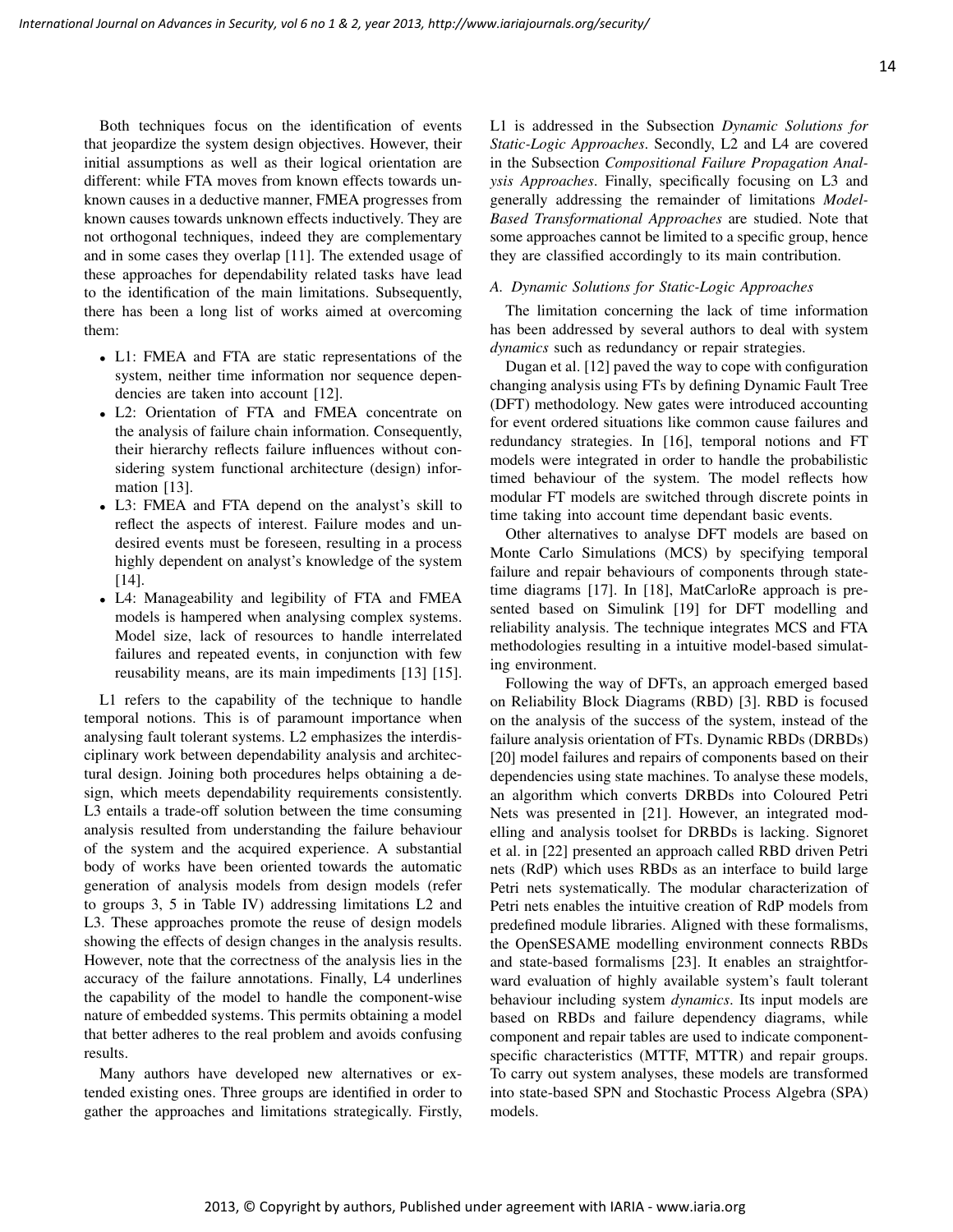Lopatkin et al. [24] utilise FMEA models for system formal specifications. The approach defines generic patterns establishing direct correspondence between FMEA and state-based Event-B [25] formalism. The characterization of error detection and recovery patterns lead to analysing and verifying whether safety properties are preserved in the presence of faults. The use of these patterns, allows tracing from static FMEA considerations towards system *dynamics*.

Progression in the conjoint use of event and state formalisms is reflected with Boolean logic Driven Markov Processes (BDMP) [26]. BDMP employs static FT as a structure function of the system and associates Markov processes to each leaf of the tree. Similarly, State-Event Fault Tree (SEFT) [27] formalism combines elements from FT with both statecharts [28] and Markov chains, increasing the expressiveness of the model. SEFT deals with functional and failure behaviour, accounts for repeated states and events and allows straightforward transformations of SEFT models into Deterministic and Stochastic Petri Net (DSPN) models for state-based analysis.

In [29], Steiner et al. described a process to create and analyse SEFTs based on the ESSaRel tool [30]. Subsequently, the SEFT models are exported and analysed by means of a DSPN analyser tool called TimeNET [31]. The model described in Figure 1, shows some of the SEFT's strengths and characteristics in a simple behaviour model: (1) combination of statecharts with Markov chains by means of states (S) and events (E); (2) compositional characterization of system functionalities connected through required inports and provided outports (event\_out\_vel\_ok, event out vel high), which enables linking components in a FT-like structure while managing system's complexity; (3) characterization of functional and failure behaviour of the system, i.e., functional state (out\_vel\_ok), failure state (out\_vel\_high), and transition events between these states (no obstacle detected and sensors working); and (4) underlying transformable logic to analyse with a target state-based formalism.



Figure 1. SEFT model example [29].

Likewise, El Ariss et al. in [32] presented an approach called Integrated Functional and Safety Specification (IFSS) model, in which they provide a systematic transformation from FT models into statecharts accounting for the temporal behaviour of faults. As a result of this integration process, they eliminate inconsistencies when using functional and non-functional models and account for the order of failure occurrences.

Table I displays among the addressed approaches those which has tool support for the specification and analysis of the dynamic behaviour of systems.

Table I TOOL-SUPPORT OF THE DYNAMIC APPROACHES

| Approach -<br>Work      | <b>Tool Support</b>                           | Type of<br>Tool                | Latest<br><b>Release</b> |
|-------------------------|-----------------------------------------------|--------------------------------|--------------------------|
| DFT                     | e.g., Galileo $[33]$                          | Commercial,<br>Educational     | 2003                     |
| Rao et al.<br>[17]      | DRSIM tool                                    | Internal                       | 2009                     |
| MatCarloRe              | RAATSS [34]                                   | Academic<br>evaluation<br>copy | 2012                     |
| RdP                     | <b>BStoK</b> [35]                             | Comercial                      | 2011                     |
| OpenSESAME              | OpenSESAME [36]                               | Available                      | 2009                     |
| Lopatkin et<br>al. [24] | Rodin Plugin [25]                             | Available                      | 2012                     |
| <b>BDMP</b>             | KB3 Workbench [37]                            | Available                      | 2012                     |
| SEFT                    | ESSaRel extension $\&$<br>transformation [29] | Internal <sup>*</sup>          | 2013                     |

\* Available for research purposes under agreement

DFT is a well-known mature approach for the evaluation of the system's *dynamics*. It has been adopted with different tools over the last years (e.g., Galileo [33]). In contrast, approaches such as IFSS, DRBD or SEFTs do not have a integrated tool support. The compositional and transformational features of the SEFT approach, provide an adequate abstraction of the system structure and behaviour. Developing a model-based tool which extracts DSPN models from SEFT models automatically would create an adequate environment for building a sound approach for manageable and consistent dependability analyses.

## *B. Compositional Failure Propagation Analysis Approaches*

The common factors for Compositional Failure Propagation (CFP) approaches are: the characterization of the system architectures by design components; the annotation of the failure behaviour of each of them and the system failure analysis based on inter-components influences. Conceptually they all are very similar: the main objective of CFP approaches is to avoid unexpected consequences resulting from the failure generation, propagation and transformation of components.

Generally, CFP approaches characterise the system as component-wise developed FT-like models linked with a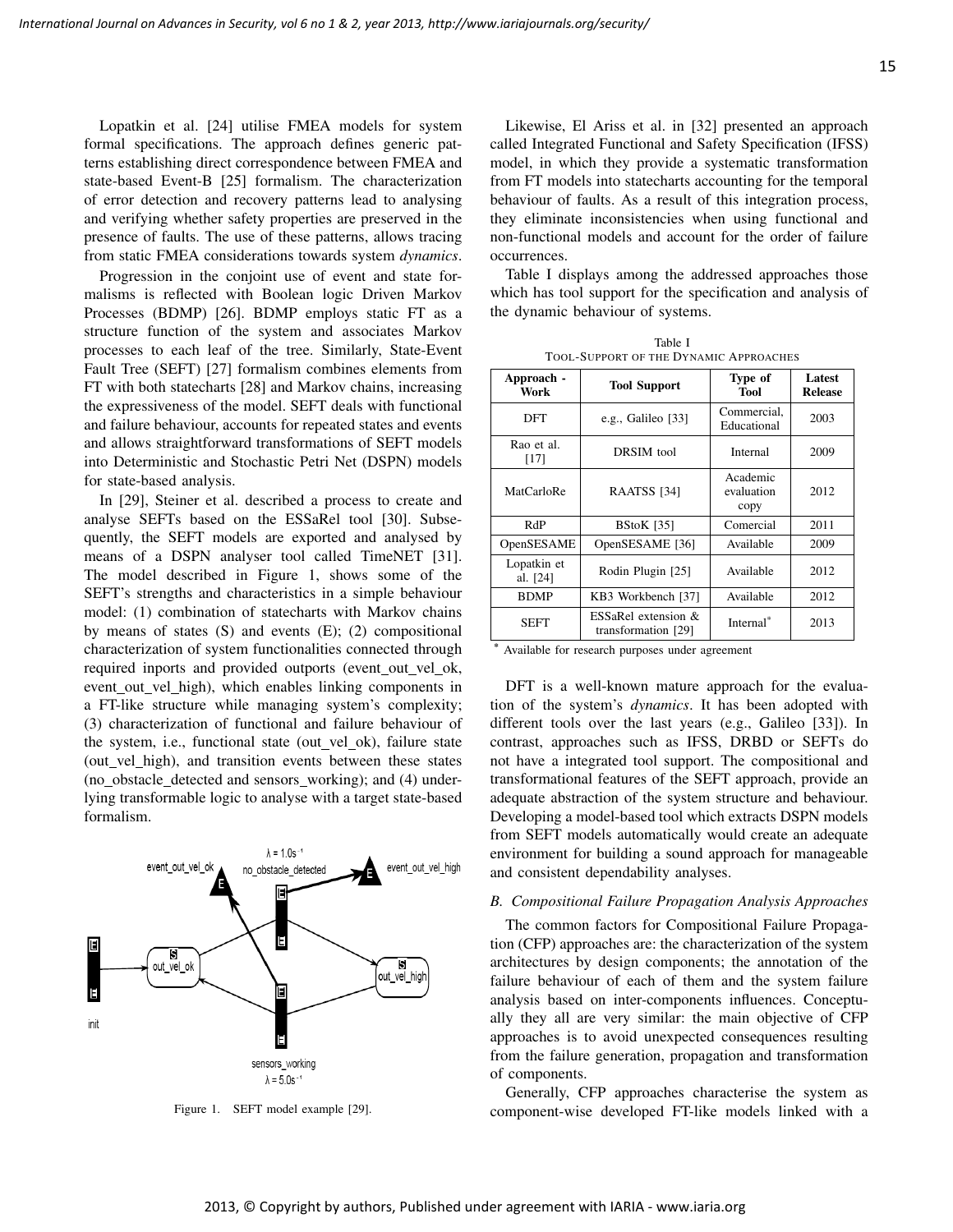causality chain. System architectural specifications and subsequent dependability analyses of CFP approaches rely on a hierarchical system model. This model comprises components composed from subcomponents specifying system structure and/or behaviour. CFP approaches analyse the system failure behaviour through characterizations of individual components, which lead to achieving a manageable failure analysis procedure. Failure Propagation and Transformation Notation (FPTN) [38], Hierarchically Performed Hazard Origin and Propagation Studies (HiP-HOPS) [39] and Component Fault Tree (CFT) [13] are the principal CFP approaches. Their main difference is in the failure annotations of components, which specify incoming, outgoing and internal failures to each component. In order to annotate the logical combinations of these failures, FPTN uses logical equations, HiP-HOPS makes annotations using Interface Focused FMEA (IF-FMEA) tables and CFT associates to each component individual FTs. Subsequently, the connections between system components determines the *failure flow* of the system, linking related failure annotations of each component.

Concerning the different contributions of CFP approaches, FPTN first addressed the integration of system-level deductive FTA (from known effects to unknown causes) with component-level inductive FMEA (from known causes to unknown effects). HiP-HOPS integrates design and dependability analysis concepts within a hierarchical system model. However, instead of exclusively linking functional components with their failure propagations like in FPTN, first the hierarchical system model is specified and then, compositional failure annotations are added to each component by means of IF-FMEA annotations. These annotations describe the failure propagation behaviour of the component in terms of outgoing failures specified as logical combinations of incoming and internal failures (cf. Figure 2).

From the IF-FMEA annotations shown in Figure 2, the outgoing failures at the port *out 1* will be specified as follows: *omission-out 1 = omission-in 1 AND omission-in 2 OR Stuck at 0*. Once characterized all the outgoing failures of all the ports, a FT synthesis algorithm analyses the propagation of failures between connected components. Traversing the hierarchical system model, while parsing systematically the IF-FMEA annotations of its constituent components, allows the extraction of the system FT and FMEA models.

CFTs are a model-based extension of FTA models. The component FTs can be combined and reused to systematically obtain the FT for any failure without having to create and annotate a FT for each failure. In order to integrate analysis and design concepts, it has been extended in [40] resulting in the Safe Component Model (SCM) approach. The approach separates components' functional/failure specification and realization views and through the integration of the failure propagation and hierarchical abstraction, SCM allows obtaining a hierarchical component based abstraction



Figure 2. Hierarchical structure and CFP annotations in HiP-HOPS.

of CFTs.

They all have been extended to cope with occurrences of temporal events. Temporal extensions for FPTN [41] and HiP-HOPS [42] have been influenced by the DFT methodology. They concentrate on the analysis of non-repairable systems examining the order of events so as to identify specific sequence of events leading to failures. Integration of CFT concepts with state-based techniques resulted in the SEFT formalism, which is able to handle availability and maintainability properties of repairable systems.

Transformation of CFP approaches into dependability analysis formalisms is an ongoing research subject (see Subsection II-C). HiP-HOPS extracts FTA and FMEA models thanks to its underlying logic and SEFT applies translation schemes to generate DSPN models.

Other interesting extensions include mechanisms to automate and reuse analysis concepts. Failure Propagation and Transformation Calculus (FPTC) [43] approach adds the characterization of the nominal behaviour to FPTN models and generalizes the FPTN equations to improve the manageability and analysability. Moreover, an algorithm is implemented to handle the general inability of CFP approaches to cope with cyclic dependencies of feedback structures. In [44], general failure logic annotation patterns were defined for HiP-HOPS. Similarly, the CFP approach presented in [45] by Priesterjahn et al., emphasizes the reuse of failure propagation properties specified at the port level of components. These specifications centre on the physical properties of different types of flows, which allow reusing failure behaviour patterns for functional architectures.

Concerning the model-based generation of FMEA models, in [46] Struss and Fraracci presented an approach to extract FMEA models mechanically. To do so, they based on devia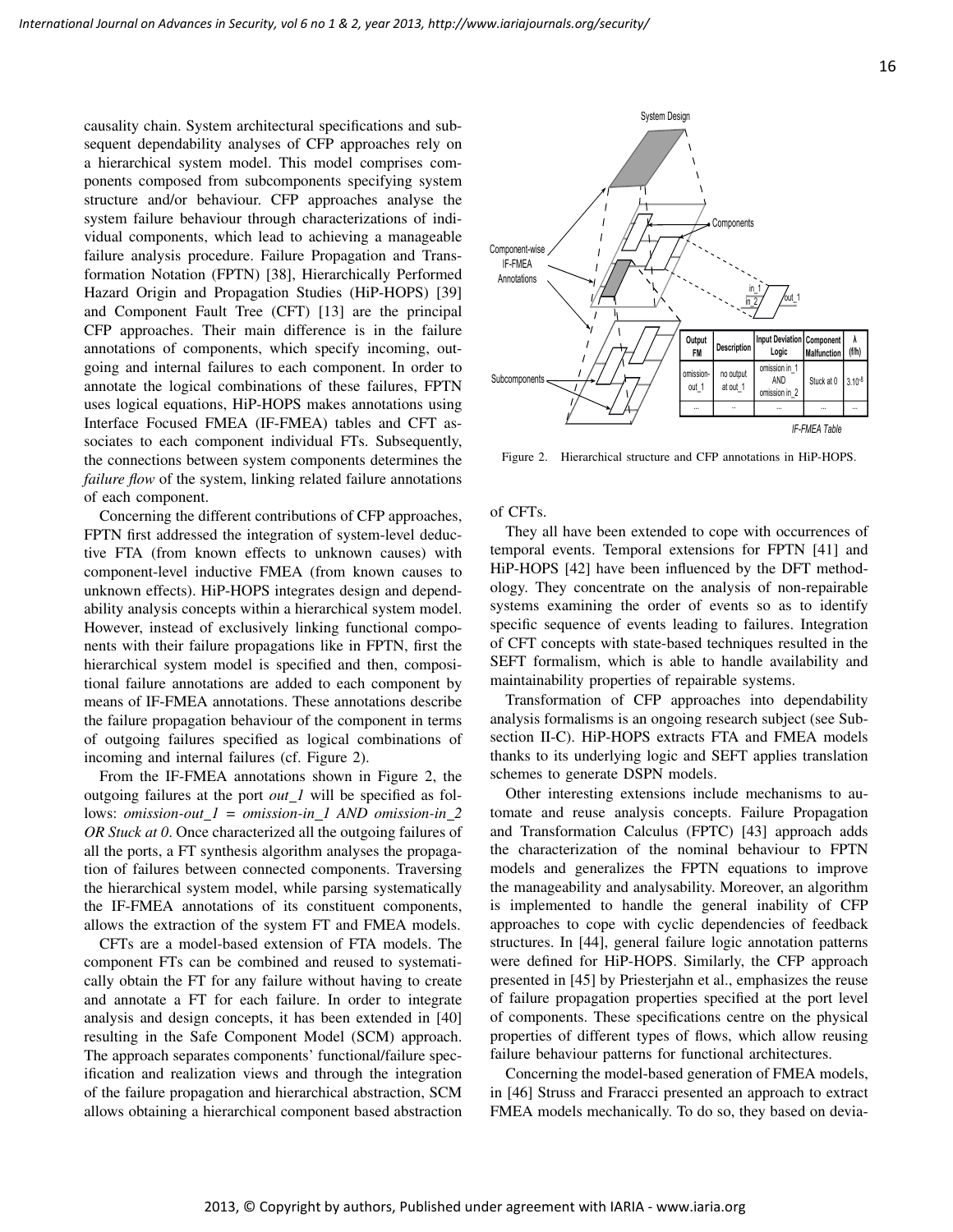tion models which describe formally the constraints of system functionalities and it provides the necessary predictions for extracting FMEA models. The approach implements reuse mechanisms through the use of generic libraries and it has been implemented in the Raz'r tool [47].

The evolution of CFP approaches focus on reusability, automation and transformation properties. Since the annotations of the components' failure behaviour depend upon designers experience, reusing failure annotations leads to reducing the error proneness. Based on the fact that different dependability analyses have to be performed when designing a system, definition of a unique consistent model covering all analyses would benefit these approaches. This is why recent publications in this field centre on integrating existing approaches (cf. Subsection II-C and Section IV).

Regarding the tool support of the CFP approaches (cf. Table II) we can see that all approaches have been turned into toolsets. Nonetheless, the CFP approaches are moving one step further, integrating design languages in order to link the design and analysis processes (cf. Subsection II-C).

Table II TOOL-SUPPORT OF THE CFP APPROACHES

| Approach -<br>Work           | <b>Tool Support</b>            | Type of<br>Tool | Latest<br><b>Release</b> |
|------------------------------|--------------------------------|-----------------|--------------------------|
| <b>FPTN</b>                  | SSAP Toolset [38]              | Unavailable     | 2006                     |
| HiP-HOPS                     | HiP-HOPS Tool [39]             | Available       | 2012                     |
| <b>CFT</b>                   | ESSaRel tool [30]              | Available       | 2009                     |
| <b>SCM [40]</b>              | ComposeR                       | Internal        | 2012                     |
| <b>FPTC</b>                  | Epsilon [48]                   | Available       | 2009                     |
| Priesterjahn<br>et al. [45]  | MechatronicUML.<br>Fujaba [49] | Available       | 2012                     |
| Struss $\&$<br>Fraracci [46] | Raz'r Tool [47]                | Comercial       | 2012                     |

### *C. Model-Based Transformational Approaches*

The main aim of the transformational approaches is to construct dependability analysis models (semi-)automatically. The process starts from a compositional design description using computer science modelling techniques. The failure behaviour is specified either by extending explicitly the design model or developing a separate model, which is allocated to the design model. Transformation rules and algorithms extract dependability analysis models from it.

These approaches lead to adopting trade-off decisions between dependability design and analysis processes. On one hand, the automation and reuse of analysis techniques in a manageable way makes it a worthwhile approach for design purposes. The impact of design changes on dependability attributes are analysed systematically. On the other hand, from purist's point of view of classical analysis techniques, the automation process removes the ability of these techniques to identify and analyse hazards or malfunctions in a comprehensive and structured way.

Architectural Description Languages (ADLs) provide an adequate abstraction to overcome the limitations. Simulink [19], AADL [50] and UML [51] have been used for both architectural specification and failure behaviour specification. UML is a widely used modelling language, which has been extended for dependability analyses following Model Driven Architecture (MDA) concepts [52]. Namely, profiles allow extending and customizing modelling mechanisms to the dependability domain [53].

Lately, a wide variety of independently developed extensions and profiles have come up for dependability analysis [54]. However, some generally applicable metamodel is lacking. In an effort to provide a consistent profile CHESS ML emerged [55]. CHESS ML provides all necessary mechanisms to model dependable systems and extract either event-based (FMECA, FPTC) or state-based (SPN) analysis models. Recently in [56], a model-driven failure logic analysis method called CHESS-FLA has been presented. This approach is built upon Formalism for Incompletion, Inconsistency, Interference and Impermanence Failures' Analysis  $(FI<sup>4</sup>FA)$  approach [57] which is based on the concepts of FPTC. FI<sup>4</sup>FA differs from FPTC in that it offers two additional features. Namely, it provides mechanisms to analyse more types of failures than FPTC and it allows modelling and analysing the mitigation behaviour. The CHESS-FLA approach supports back-propagation of the results to ease the readability of the analysis results.

CFP approaches have been shifted towards the transformational paradigm. The toolset for FPTC approach [43] relies on a generic metamodel in order to support transformations from SysML and AADL models. In [58], a metamodel is developed so as to extract CFT models from functional architecture models specified in UML. This process permits the generation of reusable CFT models consistent with the design model. In the same line, integration of HiP-HOPS model with EAST-ADL2 automotive UML profile is presented in [59]. Translations from high-level ADLs to well established CFP analysis techniques, enable an early dependability analysis and allow undertaking timely design decisions.

Architecture Analysis and Design Language (AADL) captures the system architectural model in terms of components and their interactions describing functional, mapping and timing properties among others. The core language can be extended to meet specific requirements with annex libraries. Behaviour and error model annexes are provided with the tool. The error annex links system architecture components to their failure behaviour specification making possible the analysis of the dependability attributes of the system. It has been used for both state-based [60] and event-based [61] analysis.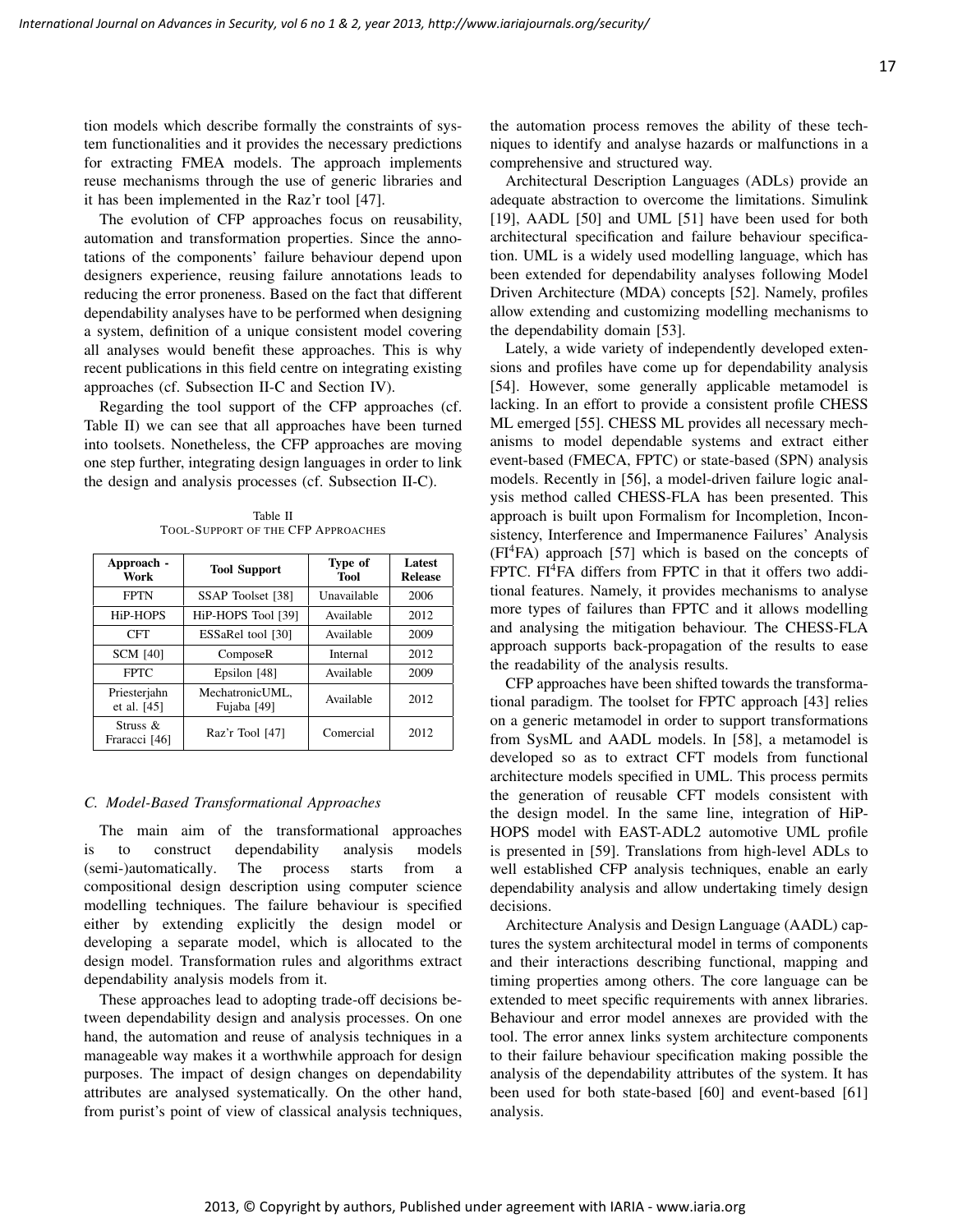AltaRica [62] is a dependability language, which enables describing the behaviour of systems when faults occur. The model is composed of several components linked together representing an automaton of all possible behaviour scenarios, including those cases when reconfigurations occur due to the occurrence of a failure [63]. It is possible to process such models by other tools for model-checking or generation of FTs [64]. Transformations from AADL to AltaRica are presented in [65], based on MDA concepts so as to perform dependability analyses and avoid inconsistencies while working with different formalisms.

Riedl and Siegle presented a language for the specification of reconfigurable and dependable systems called LARES [66]. It expresses system's fault tolerant behaviour using a generic language in which any kind of discreteevent stochastic system can be specified. It is based on fully automated model transformations to measure systems dependability. Namely, transformations into TimeNET [31] and CASPA [67] tools are carried out in order to solve statebased SPA and SPN models respectively.

In [68], Cressent et al. defined a method for RAMS analysis centred on SysML [69] modelling language from where a FMEA model is deduced. SysML diagrams define a functional model connected to a dysfunctional database enabling the identification of failure modes. This database contains the link between system architecture and failure behaviour giving the key for FMEA extraction. Further, the methodology for dependability assessment is extended using AltaRica, AADL and Simulink models. They address reliability and timing analyses and simulation of the effects of faults respectively.

Definition of a model for the extraction of all necessary formalisms for dependability analysis is the common goal for the aforementioned works. Interconnections between different formalisms in order to take advantage of the strengths of each ADL, allow analysing dependability properties accurately. AltaRica and AADL cover adequately the analysis of reliability, availability and maintainability attributes. Extraction of the main CFP approaches from ADLs should help to analyse comprehensively system safety properties. Moreover, Simulink model simulations allow evaluating the effects of failure and repair events in the system. Thereby, integrations between language specific models like in [68] helps evaluating accurately all dependability aspects of a system.

The acceptance of the transformational approaches depends on the availability of toolsets capable of performing (automatic) transformations. As it is shown in Table III, all ADLs have their own implementation toolsets. Namely, transformations from ADL models into CFP models have been carried out through metamodels and profiles implemented as plugins.

Table III TOOL-SUPPORT OF THE TRANSFORMATIONAL APPROACHES

| Approach -<br>Work      | <b>Tool Support</b>              | Type of<br>Tool        | Latest<br><b>Release</b> |
|-------------------------|----------------------------------|------------------------|--------------------------|
| Simulink                | Matlab [19]                      | Comercial              | 2012                     |
| UML.<br>SysML           | e.g., Eclipse Papyrus<br>[70]    | Available              | 2012                     |
| AltaRica                | e.g., AltaRica Tools<br>[71]     | Available              | 2013                     |
| AADL                    | e.g., Osate [72]                 | Available              | 2012                     |
| <b>CHESS-ML</b>         | CHESS Plugins [73]               | Partially<br>available | 2012                     |
| <b>FPTC</b>             | Epsilon [48]                     | Available              | 2009                     |
| Adler et al.<br>[58]    | <b>CFT UML Profile</b>           | Internal               | 2012                     |
| H <sub>i</sub> P-HOPS   | EAST-ADL2<br>Eclipse Plugin [74] | Available              | 2010                     |
| <b>LARES</b> [66]       | <b>LARES</b> toolset             | Internal               | Ongoing                  |
| Cressent et<br>al. [68] | <b>MéDISIS</b><br>Framework      | Internal               | Ongoing                  |

#### *D. Classification of Techniques*

In order to classify the covered approaches, Table IV groups them taking into account limitations specified in Section II.

| Group | Approach                           | Limitations                                      |
|-------|------------------------------------|--------------------------------------------------|
|       | [12] [16] [17] [18] [23] [26]      | L1                                               |
| 2     | [13] [38] [40] [43] [46]           | L2, L4                                           |
| 3     | [39] [45] [56] [61]                | L <sub>2</sub> , L <sub>3</sub> , L <sub>4</sub> |
|       | [20] [22] [32] [41] [63]           | L1, L2, L4                                       |
| 5     | [24] [27] [42] [55] [60] [66] [68] | L1, L2, L3, L4                                   |

Table IV SUMMARY OF LIMITATIONS OVERCOME BY APPROACHES

Approaches gathered within the group 5 contain all necessary features in order to analyse dynamic systems consistently and in a manageable way. Compositional failure annotation, dynamic behaviour and automatic extraction of analysis models are the key features addressed by these approaches. Utilization of failure annotation patterns promote flexibility and reuse and consequently, reduce the error proneness. Nevertheless, as noted in [75], characterization of the failure behaviour of components depends on the component context, which conditions compositional and reuse properties. Moreover, automatic generation of the analysis model does not completely alleviate the dependency on the knowledge of the analyst. However, it lets managing and specifying the failure behaviour in a clear and consistent way.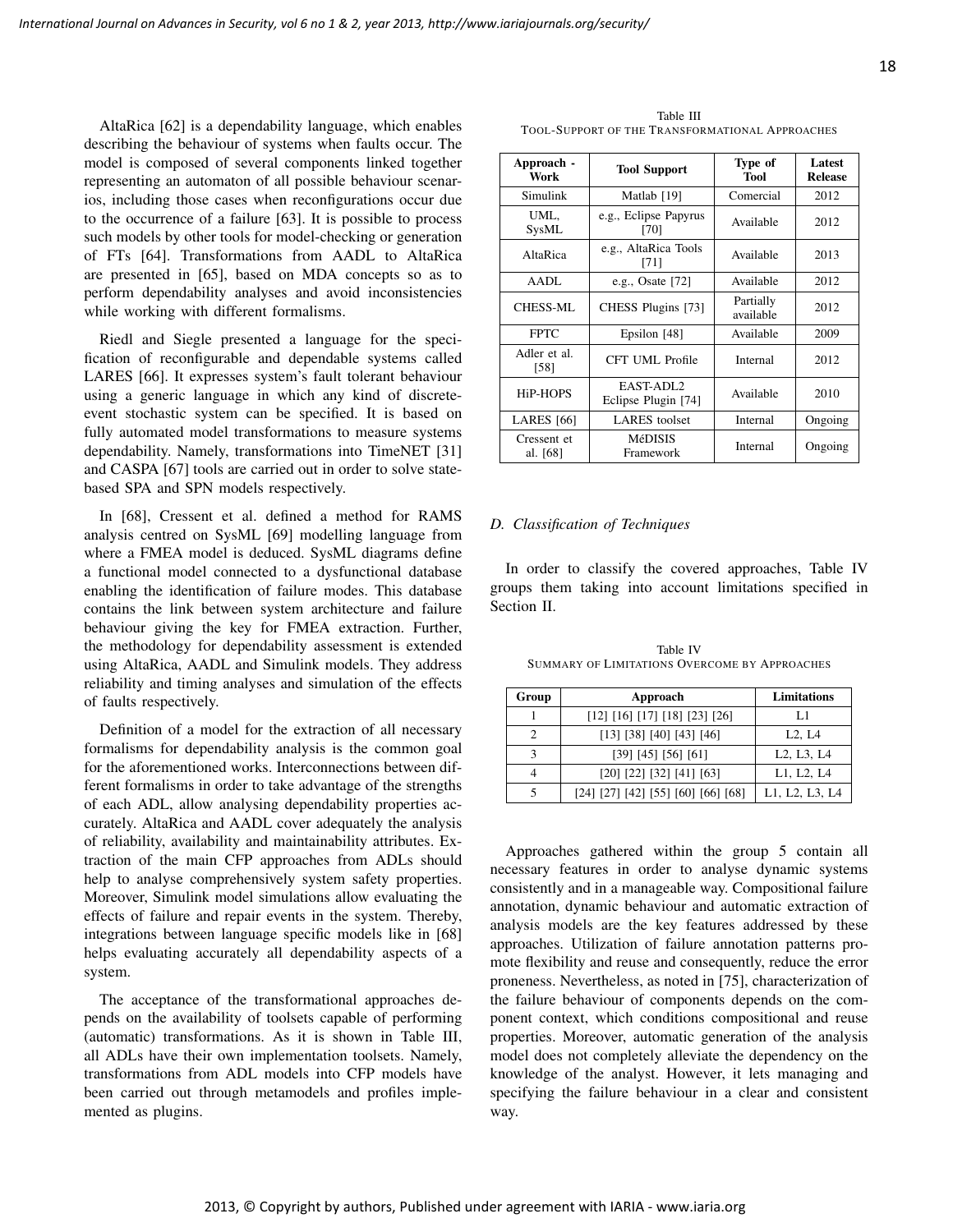# III. DESIGN OF DEPENDABLE SYSTEMS: TRADE-OFF BETWEEN DEPENDABILITY AND COST

Generally, dependability design decisions and objectives are related to trade-off decisions between system dependability attributes and cost. Dependability requirements often conflict with one another, e.g., safety-availability compromise when a faults leads the system to a safe shutdown in order to prevent it from propagating. The time at which design decisions are taken determines the cost that the design process can incur.

Designing a dependable system within considered requirements requires a process to match and tune combination of architectural components so as to find an optimal solution satisfying design constraints. There are other approaches concentrated on the design of dependable systems under the correct-by-construction paradigm. For instance, the approach presented in [76] creates a formal system specification preserving the correctness through gradual refinements of the system design model. However, instead of addressing formal correct-by-construction dependable design approaches, we will overview those approaches which are aimed at characterizing at design time the implications of design decisions (combination of components) on dependability and cost.

More specifically, we group dependable design approaches by looking at how system recovery strategies are implemented. Traditionally, hardware replication has been viewed as a feasible solution to recover from failures, e.g., N modular redundancy. Nonetheless, there are other kinds of recovery strategies which make the repair possible reusing already existing hardware components. On one side, in Subsection III-A we group those approaches that replicate the nominal functionality by aggregating additional hardware resources, i.e., *homogeneous redundancies*. On the other side, in Subsection III-B we group those approaches which are aimed at reusing hardware components to provide a compatible functionality and reduce hardware costs, i.e., *heterogeneous redundancies* [77]. Finally, in Subsection III-C, we have summarized and characterized these approaches with respect to our design criteria and identified key design activities to progress in the use of *heterogeneous redundancies*.

# *A. Design of Dependable Systems by Means of Homogeneous Redundancies*

The principal question addressed by the approaches grouped in this subsection is the evaluation of the effect of design choices (e.g., robustness level of components, redundancy configurations) on dependability and cost.

Cauffriez et al. [78] and Clarhaut et al. [79] focused on designing a dependable system based on a design methodology presented in [80]. The main focus of this methodology relies on the early and systematic characterization of dependability criteria during the system design activities. As it is shown in Figure 3, the approach comprehends three types of architectures: functional architecture, equipment architecture and operational architecture.



Figure 3. Methodology for designing distributed control systems [80].

The design process starts from the characterization of functional and equipment architectures addressing functional and dependability criteria. Subsequently, the allocation of the functional architecture onto the equipment architecture is evaluated in relation to dependability. As a result, the operational architecture is produced which could require reconsidering functional and/or equipment decisions in order to obtain a validated operational architecture with respect to dependability requirements.

Cauffriez et al. in [78] concentrated on the analysis of repairable architectures evaluating how the use of alternative hardware components affects system functionality and dependability. To do so, they characterized system-level functions in a top-down manner until lowest level subfunctions are reached. At the bottom layer, failure and repair rates of hardware components permit analysing system top layer's performance, reliability and availability using Monte Carlo simulations. In this way, a structural function is characterized which links functions and hardware resources and allows evaluating alternative operational modes by associating different subfunctions to perform the system-level function. The overall design methodology for modelling and analysing alternative architectural design choices has been integrated within a design tool.

Clarhaut et al. described a design approach overcoming the static-logic limitation of event-based analysis techniques (cf. Subsection II-A) by identifying sequential componentwise contributions to system-level failures [79]. During the design process, a *functional hierarchical tree model* characterizes dependencies between functions and hardware resources. This model accounts for alternative resources and hence, architectures to perform the modelled control func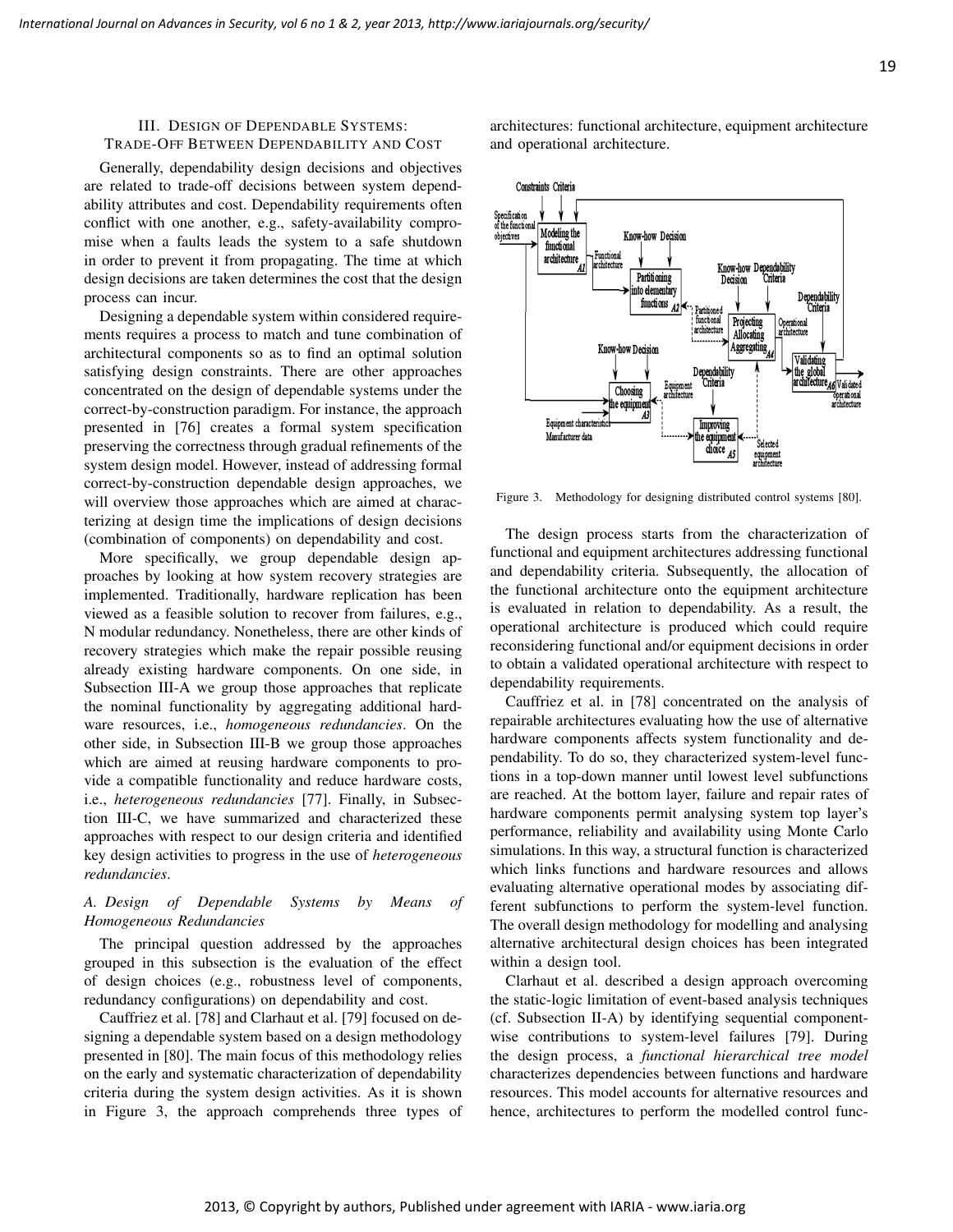tions. Subsequently, the *Improved Multi-Fault Tree* (IFT) is constructed characterizing sequential failure relationships between components' failure modes (FM) and system functions which lead to the system-level undesired effects designated as dreaded events.

As shown in Figure 4, the structure of the design methodology revolves around the characterization, analysis, and optimization of system architectures so as to adopt optimal design decisions regarding dependability and cost. The IFT determines the dependability level of the overall architecture weighting the contribution of each component to the systemlevel dreaded events. Architectural design choices cover active and passive redundancies. The cost associated with each hardware component enables progressing between alternative architectures toward an optimal architecture which maximizes dependability and reduces hardware cost.



Figure 4. Clarhaut et al.'s design approach.

Adachi et al. in the work presented in [81], extended the HiP-HOPS approach with recovery strategies in order to design optimal architectures reducing cost and increasing dependability. The recovery strategies are formally represented using patterns. These patterns characterize the potential to detect, mitigate, and block affecting component failures which are previously identified with HiP-HOPS and analysed by means of FTA and FMEA. Finally, starting from an abstract architecture, recovery strategies are introduced without violating user constraints and an evolutionary optimization algorithm allows converging through dependability and cost requirements.

All the covered approaches aim at increasing system dependability through the replication of nominal components. This design decision implies a cost increase. Consequently, this drawback needs to be justified through an exhaustive and adequate analysis of how the system design meets functional and dependability requirements.

# *B. Design of Dependable Systems by Means of Heterogeneous Redundancies*

One of the key properties of the systems which exercise *heterogeneous redundancies* is the ability to successfully accommodate changes in case of failure occurrences. Consequently, the system design approaches that we will cover in this subsection not only address dependability issues, but also adaptation capabilities. Thus, we group them as adaptive dependable design approaches.

Shelton and Koopman first worked on the concept of *heterogeneous redundancies* by means of *functional alternative* strategies. It allows to compensate for component failures changing the system functionality [77]. The approach models alternative system configurations and assigns a relative utility value to each of them weighing their contribution to the system performance and dependability. From this model, system's overall utility value is calculated which enables the evaluation and comparison of design choices as to where allocate resources for functional alternatives or redundancy. This characterization make it possible to evaluate how component failures affect system utility.

Wysocki et al. in [82] addressed the same design strategy under the *shared redundancy* concept. They concentrated on the reuse of processing units through the strategic distribution of software modules. Consequently, given the failure occurrence of a software component, it is possible to still continue operating through the reconfiguration of communication routes. To evaluate the reliability and safety of the alternative architectures, first a FTA is carried out. This analysis permits extracting minimal combination of events which leads the system to failure. Additionally, this information is used as input for further analysis through Design Of Experiments (DOE) to calculate system cost and failure probabilities. Based on the same design concept, Galdun et al. in [83] analysed the reliability of a networked control system structure using Petri Nets (PN) and Monte Carlo simulations.

Rawashdeh and Lump in [84] presented a framework for designing reconfigurable architectures for fault tolerant embedded systems called ARDEA. The approach is based on processing units' reconfigurations to achieve *graceful degradation* and cope with hardware failures. A gracefully degrading system tolerates system failures by providing the same or equivalent functionality with the remaining system components. Dependency Graphs (DGs) are used to model the functional flow of information from input to output considering alternative implementations. A centralized system manager uses DGs and a hardware resource list to find a viable mapping of software on the available processing units. It decides when to schedule/un-schedule software modules moving object code among available processing units without exceeding processor time and bandwidth.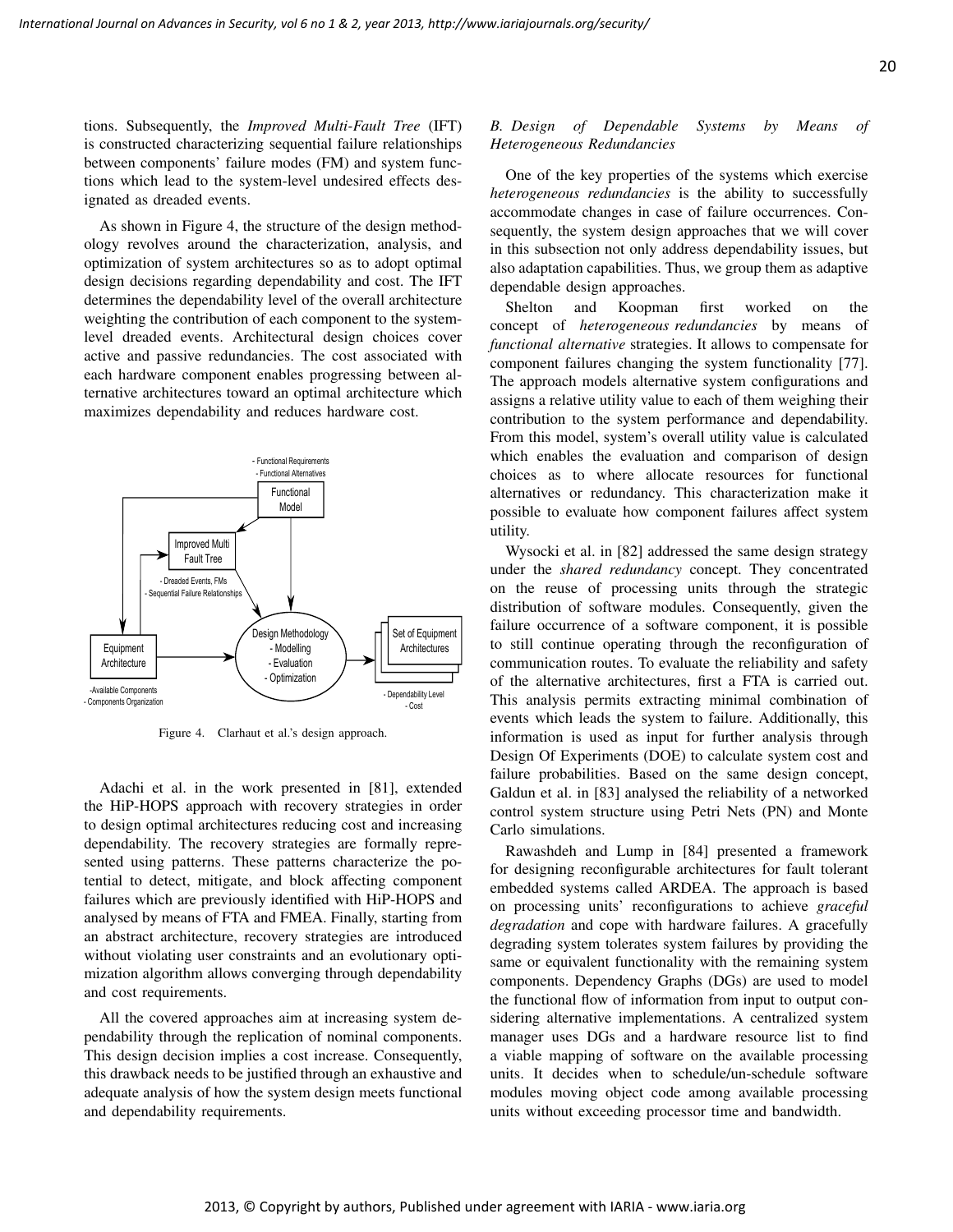In the MARS project, Trapp et al. [85] proposed a component based modelling and analysis method to exploit *implicit redundancies* so as to react to system failures by reusing hardware resources. It provides methodological support for modelling and gathering system configurations. Moreover, reasonable system configurations are elicited from a set of possible candidates. The system's adaptive behaviour is modelled based on quality types, which drive the system's graceful degradation possibilities. The quality type system determined at design time and modelled with a system inheritance tree, defines the possibilities for exchanging quality types between components.

Each system component operates under different configurations determined by Quality Attributes (QAs). These QAs are attached to each component's every I/O port. Configuration activation rules are defined over these ports based on the needed QAs to activate a configuration (preconditions) and provided QAs by this configuration (postconditions) (cf. Figure 5).



Figure 5. Example of an adaptation specification view [86].

As it is shown in Figure 5, for each component within the hierarchical system architecture, its possible configuration variants are defined. Each port has linked its own quality type which will determine the corresponding constraints over the port. Each configuration has its own activation preconditions and propagation postconditions defined over the component ports' QAs. This characterization leads to determining compatible components based on QAs. As a result, component compositions are abstracted into hierarchical components with a explicitly defined adaptation behaviour.

From this modelling paradigm (MARS modelling), different analyses have been carried out. In [87], transformations of MARS models into hybrid-CFT were performed in order to calculate configuration probabilities (cf. Subsection II-A). Moreover, in order to ensure the causality of the reconfiguration sequences and safety-related properties, verification activities have been carried out in [86]. Last but not least, methodological support for identifying an adaptation model meeting availability-cost trade-off were addressed in [88].

Similar design concepts are addressed in the avionics field. Namely, the Integrated Modular Avionics (IMA) design paradigm defines robust partitioning in on-board avionic systems so that one computing module (Line Replaceable Unit - LRU) is able to execute one or more applications of different criticality levels independently. The standardised generic hardware modules forming a network leads to looser coupling between hardware and software applications [89].

SCARLETT project [90] aims at designing reconfigurable IMA architectures in order to mitigate the effect of failures of functional, fault detection and reconfiguration implementations. Monitoring and fault detection functions aim at detecting component failures. Once a permanent failure is detected, the reconfiguration supervisor performs two key activities. Firstly, it manages the modifications given the current configurations and failed module and secondly, it checks the correctness of the system configuration and the loaded data in the LRU. The centralized supervisor determines a suitable configuration based on a reconfiguration graph, which contains all possible configurations. Reconfiguration policies and real-time and resource constraints, define the set of reachable safe transitions and states. In order to analyse the reconfiguration behaviour when failures occur, a safety model leads to finding the combinations of functional failures [91]. Based on the same concepts, DIANA project [92] aims at distributing these functionalities. This approach improves the availability of the reconfiguration mechanisms at the expense of relying on a complex, resource consuming communication protocol.

#### *C. Summary of the Design Approaches*

In order to characterize the reviewed approaches within this section, the following design properties have been described in the Table V:

- 1) Type of recovery strategy.
- 2) Dependability analysis approach.
- 3) Cost evaluation.
- 4) Other tasks: optimization or verification.

Since the use of *heterogeneous redundancies* requires considering system *dynamics*, the dependability analysis approaches described so far address system's temporal behaviour either by linking event-based static-logic approaches with state-based formalisms (e.g., Hybrid-CFT) or evaluating through approaches which integrate the temporal behaviour explicitly (e.g., MCS, DFT, PN) (cf. Subsection II-A). Moreover, given the extra design complexity of the systems which use *heterogeneous redundancies*, the mechanisms which help structuring the analysis and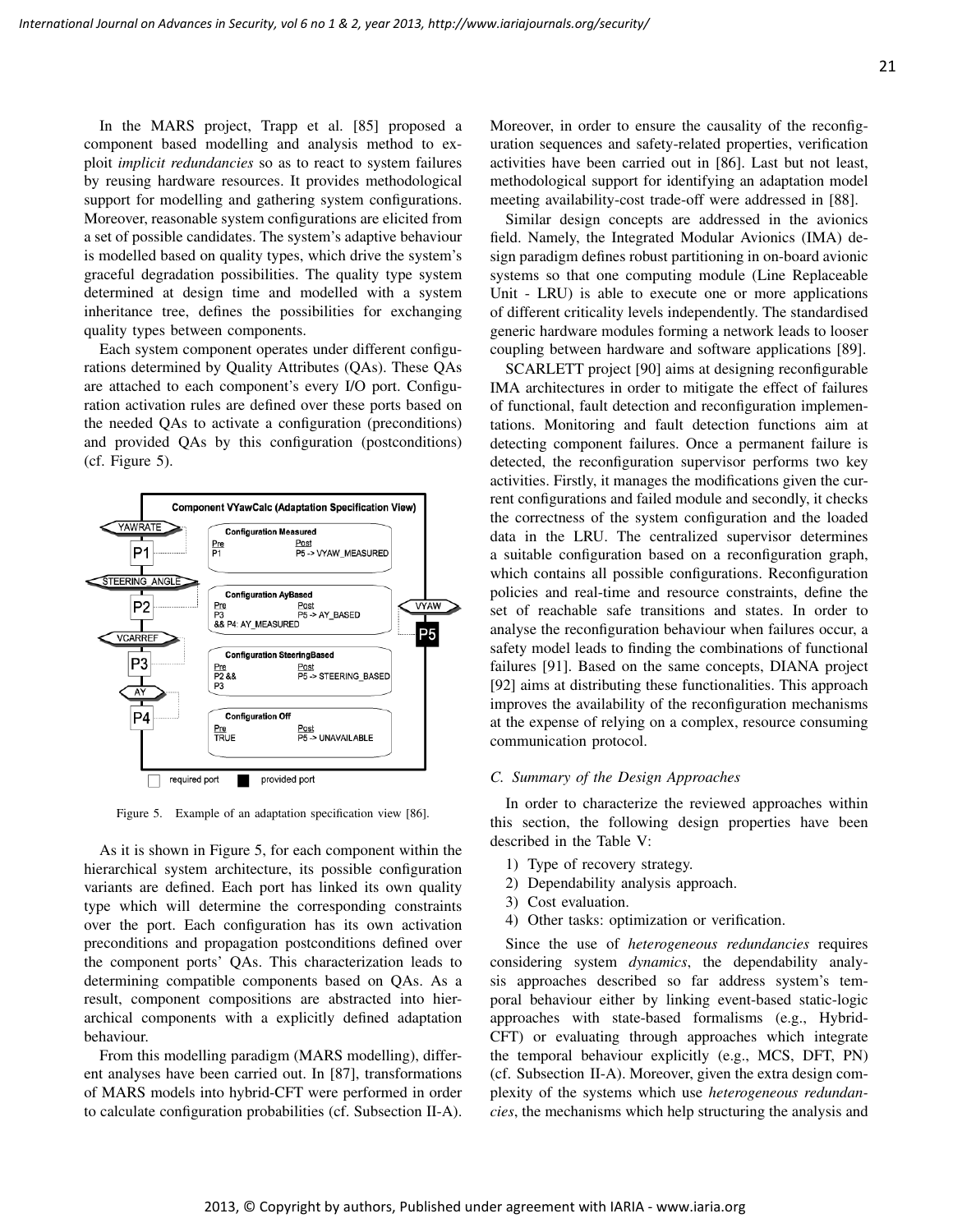Works | 1 | 2 | 3 | 4 [78] Homogeneous Redundancies MCS HW HW NA [79] Homogeneous Redundancies IFT HW  $\begin{array}{c|c}\nHW & \text{Optimization}\n\end{array}$ [81] Homogeneous HiP-HOPS | HW &<br>Redundancies HiP-HOPS | SW cos  $\begin{array}{c|c}\nHW & \& \\
SW & \csc\n\end{array}$  Optimization  $[77]$  Heterogeneous Redundancies Utility Values NA Optimization [82] [83] Shared Redundancies FTA, MCS, DOE; PN, MCS Mainten. cost NA [84] Graceful Degradation NA NA NA  $[85]$  Implicit<br>Redundancy Hybrid-CFT  $\parallel$  HW & SW cost **Optimization** Verification [90] [92] Reconfigurable IMA Safety analysis, AltaRica NA NA

Table V APPROACHES AND ADDRESSED DESIGN PROPERTIES

Legend: *NA*: Not addressed; *Mainten*: Maintenance

reusing the models are necessary (e.g., libraries, hierarchical abstractions).

In order to obtain a predictable system design and avoid unexpected failure occurrences, all the approaches address design-time determined reconfigurations. Nonetheless, it is necessary to go beyond and overcome their underlying assumptions concerning the system's critical functionalities to perform reconfigurations effectively. Namely, among all the reviewed approaches only [91] takes into account a possible faulty behaviour of the fault detection and reconfiguration implementations. Similarly, the faulty behaviour of the communication network is only explicitly addressed in [83]. The evaluation of the possible faulty behaviour of these implementations leads to obtaining an approach which better adheres to the reality and consequently, more reliable results. Despite not addressing *heterogeneous redundancy* like concepts directly, in [93] an approach called component logic models is presented which does address the faulty behaviour of fault detectors. To this end, it associates modes with services and in the case of detection measures each service-port evaluates the veracity of the fault detectors (e.g., modes of false veracity: false positive and false negative).

As a result, from our perspective it is necessary cover the following design activities:

- *A1*: Systematic identification of *heterogeneous redundancies* and extraction of system configurations to react in the presence of failures.
- *A2*: Design of the system architecture to make the use of *heterogeneous redundancies* possible, i.e., fault detection and reconfiguration implementations.
- *A3*: Evaluation of the system dependability with respect to dependability and adaptivity constraints.

The first design activity calls for an approach which allows identifying systematically existing hardware components to provide a compatible functionality. To the best of our knowledge, only the work we presented in [94] works towards this goal. In [86], Adler et al. worked on the systematic extraction of system configurations annotating component by component their adaptive behaviour. During this process they evaluate in a ad-hoc manner if it is possible to provide another configuration variant using alternative hardware components and finally extract system configurations based on inter-component influences.

The second activity requires addressing design decisions regarding the organization of fault detection and reconfiguration implementations, i.e., their distribution and replication. On one hand, when implementing the fault detection function within a networked control system, it is possible to allocate it either on the source Processing Unit (PU) where the information is produced (e.g., sensor, controller) or in the destination PU, which is the target PU of the source information (e.g., controller, actuator) or in both PUs. On the other hand, when dealing with reconfiguration implementations, its distribution influences the overall dependability and cost of the system (cf. Table VI).

Table VI DESIGN DECISIONS AND INFLUENCED ATTRIBUTES

| <b>Design</b>                                      |                                                                   | <b>Fault Detection</b>                                         | Reconfiguration                       |                                            |
|----------------------------------------------------|-------------------------------------------------------------------|----------------------------------------------------------------|---------------------------------------|--------------------------------------------|
| Attribute                                          | Source                                                            | Centralised<br><i>Destination</i>                              |                                       | <b>Distributed</b>                         |
| <b>Dependability</b>                               | Det. at<br>origin,<br>unable to<br>cope with<br>comm.<br>failures | Det. of<br>wrong<br>value $\&$<br>omission.<br>Prone to<br>CCF | <b>SPOF</b>                           | Multiple<br>reconfig.<br>redundan-<br>cies |
| Cost                                               | HW/SW<br>imple-<br>mentation<br>costs                             |                                                                | Single<br>reconfig.<br>HW/SW<br>costs | Higher<br>cost:<br>multiple<br>reconfigs   |
| <b>Direct</b><br>Complexity<br>failure<br>handling |                                                                   | Further<br>failure<br>sources                                  | Less<br>comm.<br>overhead             | Complex<br>comm;<br>resource<br>handling   |

Legend: *SPOF*: Single Point of Failure; *CCF*: Common Cause Failure; *comm*: communication; *det*: detection; *reconfig*: reconfiguration; *id*: identification; *transf*: transformations.

Additionally, when adopting design decisions within the second activity, it is necessary to address adaptivity constraints which also has influence on dependability, e.g., *timeliness constraints*: maximal duration in which the adaptation of one component can be performed [95], *dependency constraints*: dependencies between system components, where adapting one component requires further adaptation on other components [86] or *hardware resource constraints*: limit the use of hardware resources, e.g., processing power, memory [84].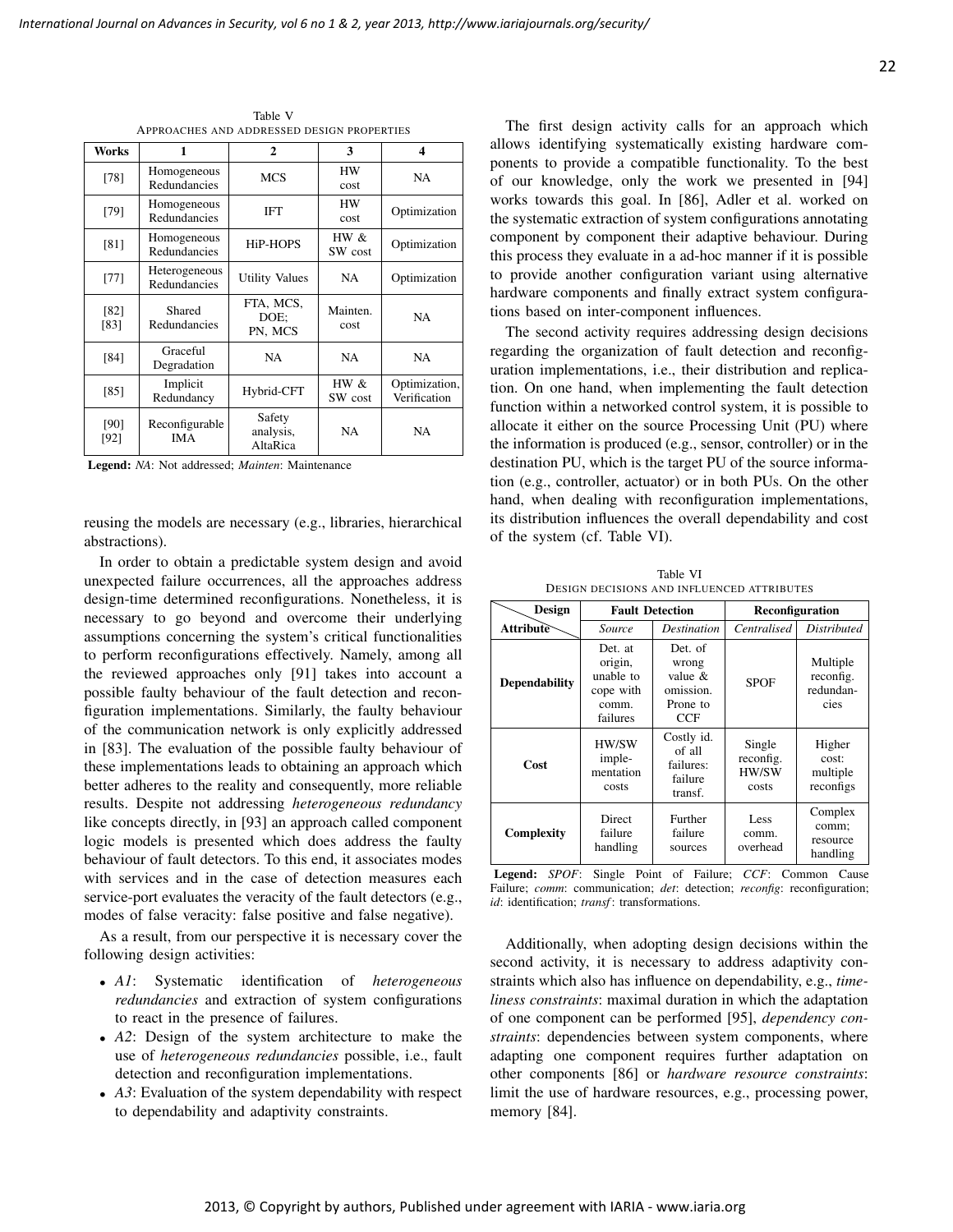In the third activity, previously adopted system design decisions are analysed with respect to dependability and cost. To this end, we include the alternative configurations and possible faulty behaviour of the fault detection, the reconfiguration and the communication implementations.

### IV. MODEL-BASED VERIFICATION:

# FROM FAULT INJECTION TO INTEGRATIVE APPROACHES

Fault Injection (FI) approaches concentrate on verifying system behaviour in the presence of faults according to target dependability properties. The outcome of this process may lead to considering design changes. However, changes adopted late in the design process are costly. This is why we focus on model-based FI approaches adopted at the preliminary design phase. This process is based on the analyst's knowledge to reason about the functional, failure and recovery behaviour of the system. Timely evaluation of these properties provides a valuable feedback for design purposes. However, difficulties arise from the accuracy of the system behaviour, which requires an accurate knowledge of the system.

Within the model-based FI approaches, the verification process is characterized as follows: first, a functional model is specified which is then converted into an *extended system model* accounting for the functional and failure behaviour of the system. Temporal logic languages are used to define system *requirements*. They describe how the truth values of assertions change over time, either qualitatively (Computation Tree Logic (CTL), Linear Time Logic (LTL)) or quantitatively (Continuous Stochastic Logic (CSL), probabilistic CTL (PCTL)). Model-checking (MC) engine assesses whether such requirements are met or not by the extended system model, using a *analysis model*. To do so, it is necessary to transform the extended system model into the analysis model. When the analysis model fails to meet these requirements, its effects are deduced automatically identifying the paths that violate the conditions (counterexamples (CEs)) [9]. The logical orientation of this analysis process results in FMEA-like cause-effect analysis.

Automatic transformation from extended system models to MC analysis models and definition of predefined libraries for correct and complete failure specification and injection are the main points in order to obtain a consistent and robust FI process. ESACS project [96] addressed these characteristics prominently providing mechanisms to extend the model straightforwardly and extract FTA models from it. Other approaches concentrated on the generation of (probabilistic) FMEA (pFMEA) models [97] [98]. Application of pFMEA models, improvement in the interpretation of counter-examples [97] and automated tool support for injecting faults and analysing its consequences [98] are their main contributions.

Albeit these approaches provide a means to extract classical dependability models from the FI process, few of them concentrate on integrating existing CFP approaches. There are some incipient works linking CFP and verification approaches. They are influenced by HiP-HOPS [99] and FPTC [100]. Both approaches address the integration of qualitative design models with quantitative analysis via probabilistic MC. In [99], Gomes et al. described an approach to verify quantitatively system's dependability requirements. To do so, they did a systematic transformation of Simulink models into CTMC models by means of PRISM model checker [101]. The annotation of the failure behaviour is carried out as in HiP-HOPS using IF-FMEA. In [100] Ge et al. proposed a probabilistic variant of FPTC called Failure Propagation and Transformation Analysis (FPTA). The approach links architectural models with probabilistic model checkers specified in PRISM. The ins and outs of these approaches are grouped in the Table VII.

Results extracted from this process helps verifying if a system behaves as intended in the presence of failures. Concerning the analysis of dependability attributes, generated counter-examples as well as extraction of classical dependability analysis models, provides useful mechanisms to evaluate these attributes. However, there are some limitations hampering the analysis and interpretation of these approaches. Representation structures of the results, stateexplosion problems, technical specification difficulties and model inconsistencies are some challenges to be addressed.

Due to the complexity and difficulties emerged from these approaches there have been a shift in the use of model-based FI approaches. Instead of developing purely verification oriented FI approaches, model-based *integrative verification* approaches are gaining support. These works result from the integration of design, analysis and verification tasks. They are aimed at combining dependability analysis techniques examined within the group 5 (cf. Table IV) with FI approaches. They express system behaviour using a compositional model, which gathers nominal, failure and recovery behaviours. Integrating approaches using model transformations, allows using a single design model for dependability and verification analyses. As a result, limitations concerning the ease of use, consistency and completeness of the analyses and automated tool support are addressed.

Within the model-based integrative verification approaches, the overall verification process is specified as follows: the system *design model* specified using a Architectural Description Language (ADL) characterizes functional, failure and recovery behaviour and structure of system components. This design model needs to be transformed in a target *analysis model* which allows analysing and verifying system requirements. There are two options to carry out this transformation: (1) transformation of the design model to the target analysis approach through direct transformation rules; (2) intermediate transformation into a tool independent *Intermediate Model (IM)*, so that consistency and traceability between different design, analysis and verification approaches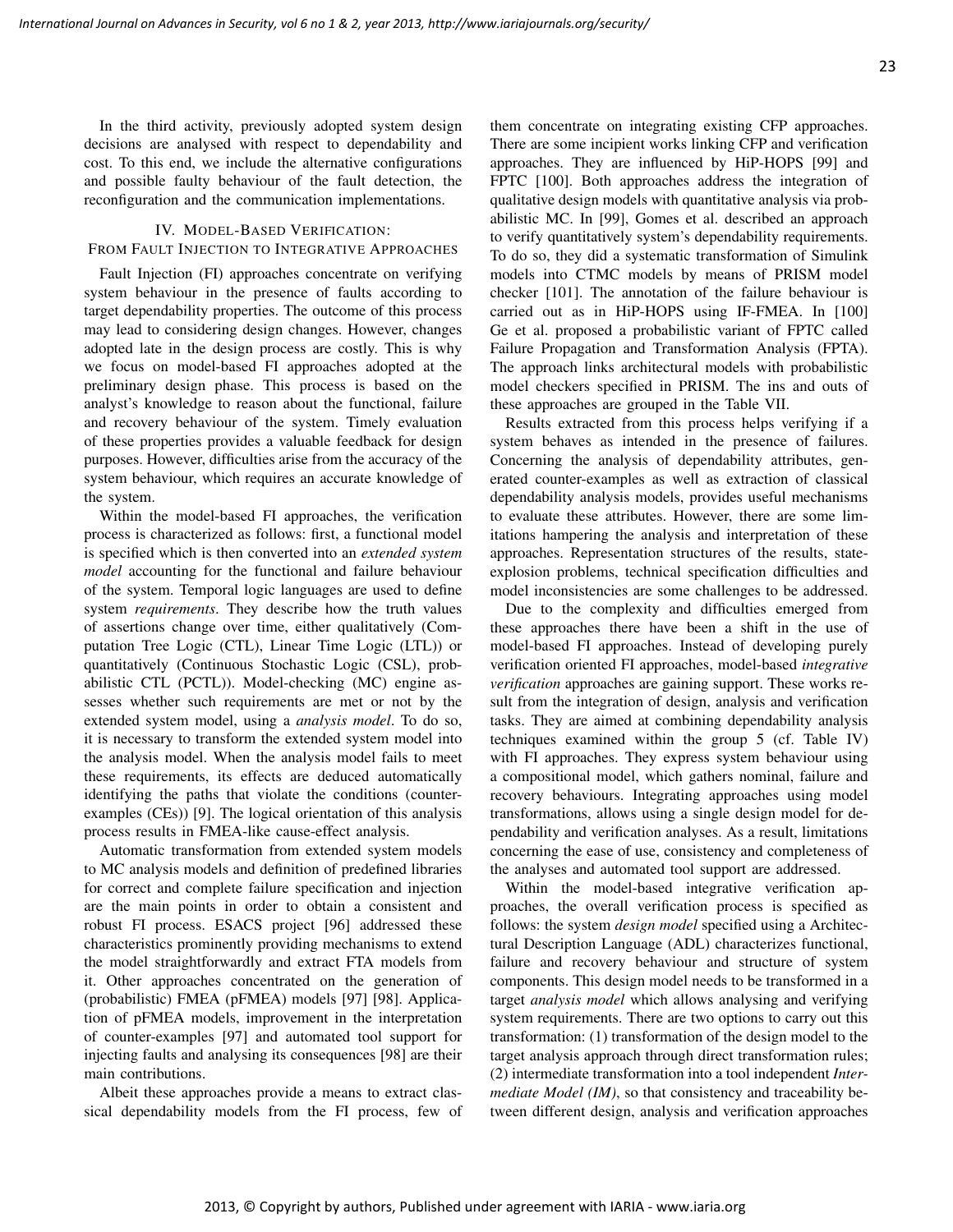| Works | Extended<br>Model      | Analysis<br>Model     | Reqs.        | <b>Results</b>                | Specific Features                                                                                                       | <b>Tool Support</b>                              | Limitations & Improvements                                                    |
|-------|------------------------|-----------------------|--------------|-------------------------------|-------------------------------------------------------------------------------------------------------------------------|--------------------------------------------------|-------------------------------------------------------------------------------|
| [96]  | <b>NuSMV</b>           | <b>NuSMV</b>          | CTL,<br>LTL. | FT                            | Model construction facility: library of<br>FM and requirements; Unification of<br>formal verification & safety analysis | FSAP/NuSMV-<br>SA, Internally<br>Available [102] | State explosion; FT<br>structure; Probabilistic<br>analysis; Failure ordering |
| [97]  | <b>CTMC</b><br>(PRISM) | <b>PRISM</b>          | CSL          | pFMEA,<br>CE.                 | CE improvement; Auto. probability<br>calculations; Multiple failures                                                    | <b>PRISM [101]</b>                               | State explosion; Pattern<br>based FI                                          |
| [98]  | <b>BT</b>              | SAI.                  | LTL          | <b>FMEA</b>                   | FMEA automatic generation from BT<br>models; Analysis reduction strategies;<br>Effect analysis of multiple failures     | BTE tool [103],<br>SAL Symbolic<br>MC [104]      | CE readability; Timed FI;<br>pFMEA; Reduction techs.                          |
| [99]  | Simulink               | PRISM <sup>*</sup>    | <b>CSL</b>   | Prob.<br>calc.<br><b>CTMC</b> | Systematic generation of analysis<br>models from CFP design models                                                      | Partialy available<br>[105]                      | No CE; State-explosion;<br>Dynamic behaviour                                  |
| [100] | Epsilon                | FPTA.<br><b>PRISM</b> | <b>CSL</b>   | CE.                           | Integration of CFP approach and<br>probabilistic model checking                                                         | FPTC toolset.<br>available [48]                  | Failure prone manual<br>transformation; Translate<br>CE to design model       |

Table VII SUMMARY OF MODEL-BASED FAULT INJECTION APPROACHES

Legend: *CTL*: Computation Tree Logic; *LTL*: Linear Time Logic; *CSL*: Continuous Stochastic Logic; *CE*: Counter-Example; *BT*: Behaviour Tree; FM: Failure Modes; Symbols: \*: Automatic Transformation;

are attained. In the second case, these models enable the reuse of the same high level models for different target approaches. Subsequently, the analysis of the corresponding approach (either FI, state-based or event-based analysis) makes use of the respective underlying characteristics (cf. Figure 6). FI approaches allows extracting counter-examples, which in turn can be transformed into dependability analysis models (indicated with dashed lines in Figure 6).



Figure 6. Structure of model-based integrative approaches.

The COMPASS project [106] is an integrative approach based on System-Level Integrated Modelling (SLIM) language which uses direct transformations [107]. The semantics of SLIM cover the nominal and error behaviour of AADL. The complete specification of SLIM consists of a nominal model, a failure model and a description of the effects of failures in the nominal model (*extended model*). Due to its underlying formal semantics, various types of analyses are possible: validation of functional, failure, and extended models via simulation and MC; dependability analysis and performance evaluation; diagnosability analysis and evaluation of the effectiveness of fault detection, isolation and recovery strategies.

Similarly, Güdemann and Ortmeier [108] proposed an intermediate tool-independent model called Safety Analysis Modelling Language (SAML). SAML describes a finite state automata, which is used to characterise the extended system model. This model specifies the nominal behaviour, failure occurrences, its effects and the physical behaviour of the surrounding environment. From this single model, quantitative and qualitative MC analyses are performed. The quantitative analysis, based on Deductive Cause Consequence Analysis (DCCA) [109], identifies minimal critical sets using CEs to indicate time-ordered combinations of failures causing the system hazard. The qualitative analysis, focusing on probabilistic DCCA (pDCCA), calculates per-demand and per-time failure probabilities.

Topcased project [110] aims at developing critical embedded systems including hardware and software. Topcased integrates ADLs and formal methods. The approach transforms high-level ADL models (SysML, UML and AADL) into an IM model specified in FIACRE language [111]. FIACRE specifies behavioural and timing aspects of highlevel models making use of timed Petri nets primitives. Subsequent transformations of the IM model into MC tools (TINA and CADP) make it possible the formal verification and simulation of the specified requirements. TINA Petri Nets analyser [112] evaluates requirements specified in the state variant of LTL proposition logic (State/Event LTL (SELTL)) focusing on timeliness properties. CADP toolbox [113] transforms FIACRE models into LOTOS programs, which are handled by its underlying tools for validation via MC and simulation.

The pros and cons of the covered integrative works are summarized in the Table VIII.

The addressed works integrate well-known tools and formalisms. However, integration of analysis and verification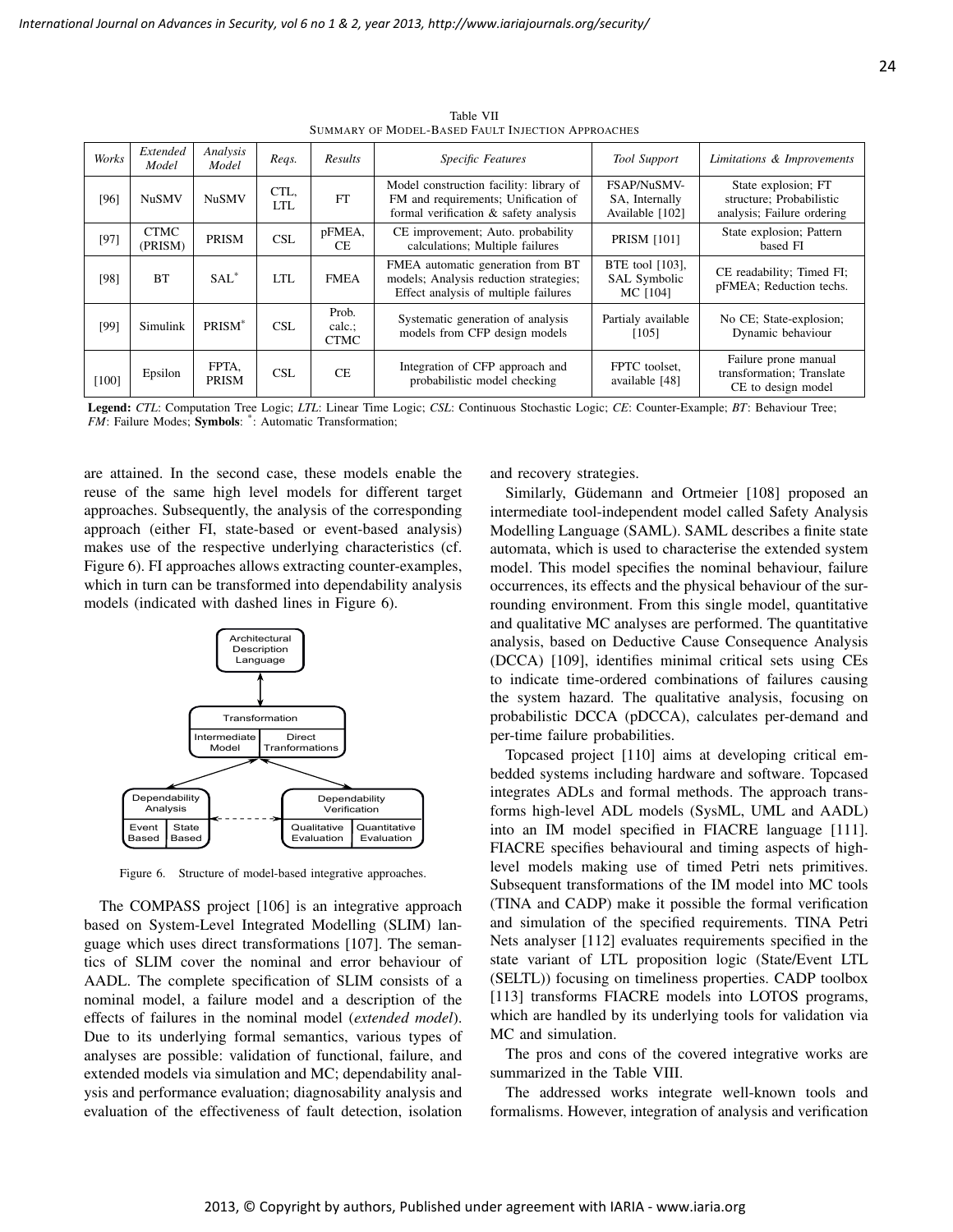| Works | Design<br>Model        | Transf.<br>Type      | Analysis<br>Model                                                                       | Regs.                | Results                         | <b>Specific Features</b>                                                                                   | Tool Support                                            | <b>Future</b> works                                                                                                            |
|-------|------------------------|----------------------|-----------------------------------------------------------------------------------------|----------------------|---------------------------------|------------------------------------------------------------------------------------------------------------|---------------------------------------------------------|--------------------------------------------------------------------------------------------------------------------------------|
| [107] | <b>SLIM</b>            | Direct               | $NuSMV^*$ .<br>$MRMC^*$ .<br>$RAT^*$                                                    | CTL,<br>LTL,<br>CSL  | DFT.<br>FMEA.<br>prob.<br>calc. | Req. patterns; Integrated<br>verification, dependability<br>and performance analyses of<br>extended models | Toolset available<br>for ESA<br>members states<br>[114] | Manual extension of the<br>nominal model: Redundant<br>FTA-FMEA results:<br>State-explosion                                    |
| [108] | SCADE.<br>Simulink     | IM:<br><b>SAML</b>   | NuSMV <sup>*</sup> .<br>PRISM <sup>*</sup><br>MRMC <sup>*</sup> ,<br>Cadence<br>$SMV^*$ | CTL.<br><b>PCTL</b>  | DCCA,<br>pDCCA                  | Combination of qualitative<br>and quantitative analyses on<br>the same model                               | $S^3$ tool [115];<br>publicly<br>available              | Manual extension of the<br>nominal model; Transf. of<br>ADLs (Simulink, Scade)<br>into SAML; Req. patterns.;<br>Library of FMs |
| [111] | SySML,<br>UML,<br>AADL | IM:<br><b>FIACRE</b> | TINA.<br><b>CADP</b>                                                                    | LTL,<br><b>SELTL</b> | Timing,<br>prob.<br>calc.       | Req. patterns; Integrated<br>design, analysis and<br>verification approaches                               | Topcased toolset<br>$[110]$                             | State explosion; Back<br>annotation of results                                                                                 |

Table VIII SUMMARY OF MODEL-BASED INTEGRATIVE APPROACHES

Legend: *IM*: Intermediate Model; *(P)CTL*: (Probabilistic) Computation Tree Logic; *LTL*: Linear Time Logic; *CSL*: Continuous Stochastic Logic; SELTL: State/Event LTL; *FMs*: Failure Modes; *Req*: requirements; *Transf*: transformations; **Symbols**:  $*$ : Automatic Transformation;

approaches when designing a dependable system is an ongoing research subject. There is an increasing interest in reusing and generalizing CFP approaches (e.g., transformation of CFP approaches into metamodels [43] [58] [59] and integration of CFP and verification approaches [100] [116]). Additionally, there exist other approaches closely related to the model-based integrative verification approaches, which cover the design process using formal analysis and verification approaches. For instance, under the correct by construction paradigm, the work presented in [117] matches with the idea of developing dependable systems by integrating specific approaches well-suited to each development phase. This methodology is based on a portfolio of different formalisms: starting from initial informal requirements, passing through formal requirements specification, modelling in Event-B and verification, towards the generation of executable code.

Interestingly, there still remain some challenges to be addressed. Back-annotation of the results into the design models would permit gaining more consistency between models. Additionally, it will lead to identifying the influence of the outcomes on the system components straightforwardly. Another issue is the size of the verification model extracted from the design model, which suffers from stateexplosion problems.

The construction of a user friendly toolset integrating all these approaches is an issue itself. The last breakthroughs among integrative approaches' toolsets focus towards two main directions. On one hand, the automatic translations of design models into target specification formalisms is an unceasing goal [115]. These "push-button" toolsets avoid the designer to be exposed to the laborious, difficult and failprone process of creating a analysis model. For instance, in the COMPASS toolset [114], the designer is exposed to the SLIM formal specification language directly instead of using a ADL. However, one of the subtle problems underlying these tools is the size of the target models as a result of the design model transformations [110]. Another issue when creating these toolsets is related with the analysis results: the outcomes of the analysis results need to be displayed in a intuitive way to be understood by the designers and if necessary, take the corresponding countermeasures. To do so, they would benefit from an automatic transformation or back-propagation of the analysis results to the design model. Taking the automated tool support as an indicator to measure the potential to successfully integrate these approaches into the industrial practice, it is recognizable that all the covered approaches are working towards the construction of "pushbutton" automated toolsets to gain higher acceptance.

#### V. MODEL-BASED HYBRID DESIGN PROCESS

The goal of this section is not to provide a new design approach. Our aim is to make use of the reviewed analysis, design and verification approaches so as to outline a consistent and reusable model-based design process. This process arises from the structure of the model-based integrative verification approaches (cf. Section IV).

The separation of dependability analysis and verification tasks may lead to hampering the system design since results identified from either task need to be reconsidered during the design process (cf. Section III). On one hand, dependability analyses characterized by transformational approaches (cf. Subsection II-C), allow tracing from design models toward dependability analysis models. These approaches evaluate the dynamic system behaviour, as well as the effect of particular component failure occurrences at the system-level. On the other hand, purely verification oriented approaches mainly focus on the verification of the adequacy of the design model with respect to RAMS requirements. This is why we centred on covering integrative verification approaches.

When matching and tuning design components so as to find optimal design solutions satisfying design constraints, possible inconsistencies may arise due to the independent considerations of these approaches. This is why we should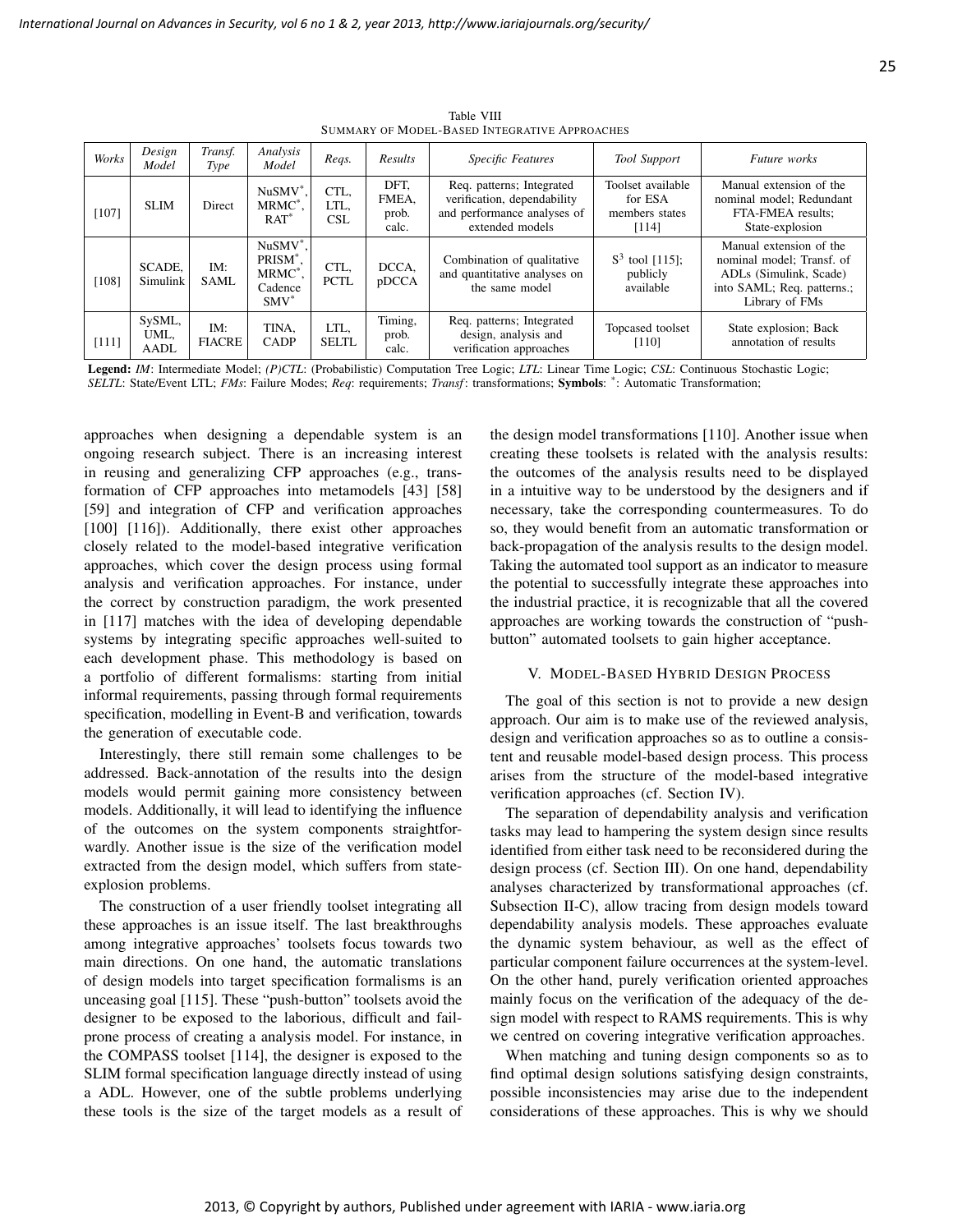26

focus on outlining a model-based hybrid design process, which unifies design, analysis and verification tasks. This process relies on initial system requirements, models, transformations and reuse of designer's considerations and results extracted from analysis and verification tasks (cf. Figure 7).



Figure 7. Model-based hybrid design process.

This design process starts from initial functional and physical characterizations. *Functional verification* analysis evaluates the adequacy of the allocation of the *functional model* into the *equipment model* according to functional requirements. The outcome of this process allows considering the verified *design model*. Subsequently, this model is *extended* with the *failure model* accounting for failure occurrences of the system. Failure patterns aid in the construction of the failure model allowing the reuse nonfunctional characterizations. Further, the effects of the considered failures and recovery strategies are annotated in the *extended design model* in order to counteract failure occurrences and its effects. With the aim to carry out *dependability analysis* and *formal verification* evaluations of the extended design model, twofold transformations need to be performed. The means to perform these transformations have been presented in Subsection II-C and Section IV respectively. Transformations of these models make the evaluation of the adequacy of the extended design model respect to RAMS requirements possible. Dependability analysis and verification tasks enable finding further failure effects and failure sources (apart from occurrence probabilities) either by CEs or dependability specific models. These results need to be transformed for design and analysis purposes. For the sake of reusing and refining the design process, data repositories have been considered consisting of annotation patterns for requirements and models (both functional and non-functional) and reusable recovery strategies.

On one hand, the outlined design approach enables bene-

fiting from consistent design considerations. Moreover, data repositories allow the reuse of designer's characterizations as well as analysis results. Furthermore, user-friendly means make the annotation processes more evident. On the other hand, the automation of the extraction of dependability models hides information about the failure behaviour. Additionally, the flexibility of the approach depends on the system context, which would determine the reuse of functional and non-functional considerations.

#### VI. CONCLUSION AND FUTURE WORK

Designing a dependable system, poses a wide variety of challenges on all its phases. This paper groups different approaches in order to identify and classify them.

The listed limitations guided the evolution of the analysis techniques towards Compositional Failure Propagation (CFP) and transformational analysis approaches. Automatic extraction of analysis models from design models is an ongoing research field, which leads to achieving consistency between design and analysis models.

However, this is not the cure-all remedy, which alleviates analysts from identifying and analysing failure behaviours, but helps obtaining a manageable analysis compared to the difficult and laborious traditional process. User friendly resources, such as design components or failure annotation libraries, enable the reuse of nominal and failure models.

Dependable design strategies have been characterized grouping them with respect to their underlying recovery strategy. Reuse of the existing hardware components is a promising solution to design dependable systems at the expense of reducing hardware costs. In this way, we have characterized the existing approaches addressing this design concept. Moreover, we have identified some of the activities which will help extending their use. Mainly, we have concentrated on the systematic identification of reusable resources and overcoming the assumptions of existing approaches, i.e., perfect fault detection, reconfiguration and communication.

For verification purposes, firstly Fault Injection (FI) approaches have been studied. Since the adoption of purely verification oriented FI approaches may incur complexities and difficulties in the system design process, then we have addressed model-based integrative verification approaches. Their main objective is to address consistently dependability analysis, design and verification tasks at the preliminary design phase. An early integration of these tasks would add value to the dependable design process. There are many challenging tasks to address when constructing an end-toend dependable design methodology. Integration of the CFP approaches within this methodology or validation of the correctness of the faults to be injected are some of the subjects to be addressed.

Finally, we have outlined a model-based hybrid design process integrating addressed design, analysis and verifi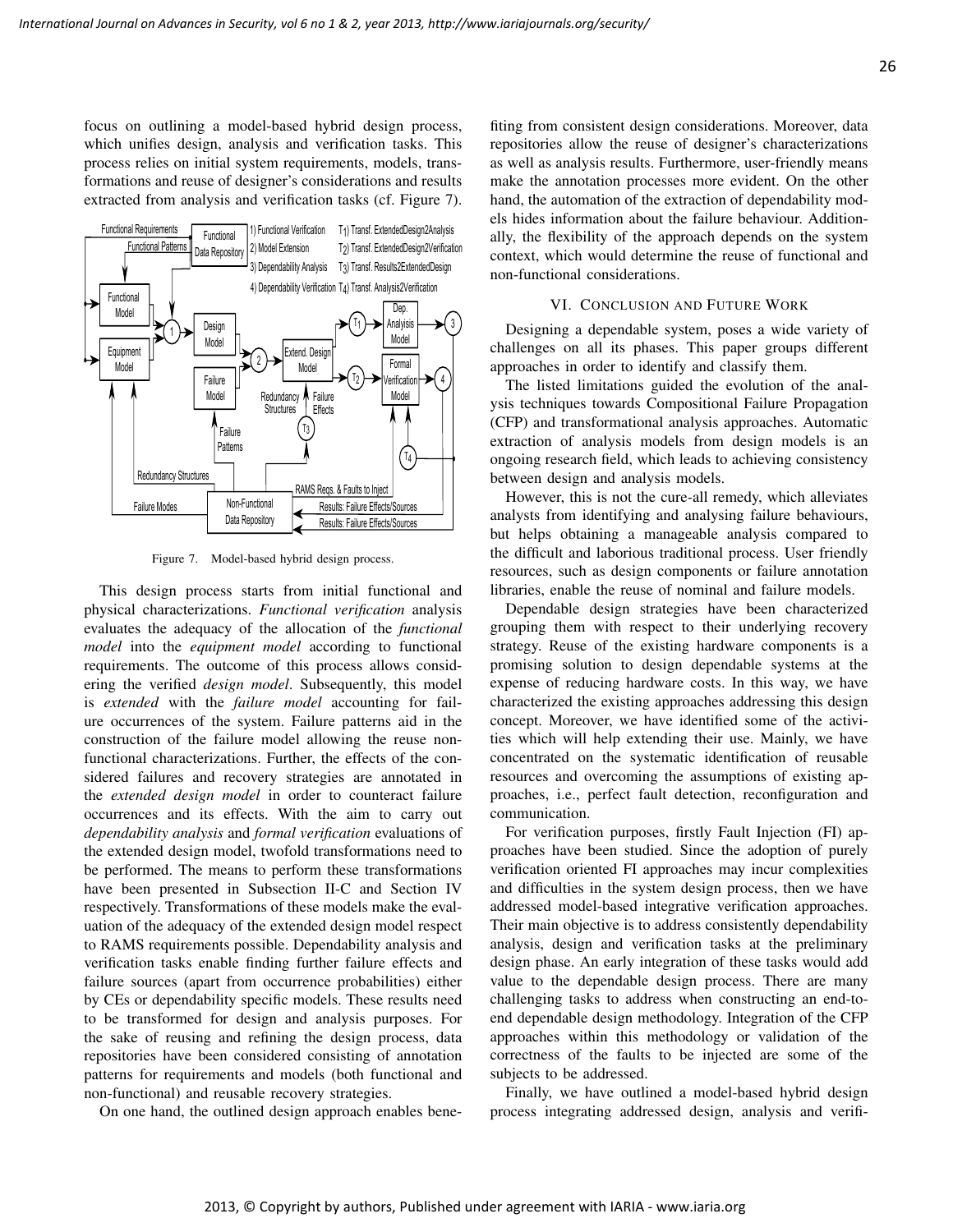cation approaches. The main purpose of this methodology is to sketch an intuitive model-based dependable design process attaining consistency and reuse among different models. The integration of the approaches should allow undertaking timely design decisions by reducing costs and manual failure-prone annotations. Additionally, it will alleviate the need to clutter a model with redundant information. Nevertheless, note that when designing a new system, special care should be taken, since reuse properties depend on the system context. The reuse of failure annotations in the design process, eases the architectural iterative refinement process. This makes possible the analysis of different implementations using the same component failure models.

Therefore, we foresee that instead of developing independent approaches to identify, analyse and verify dependability requirements, future directions will focus on integrating different approaches. This process requires tracing verification results to the initial dependable design model and vice versa. In this field, challenging work remains to do sharing information between existing approaches so as to take advantage of complementary strengths of different approaches.

Our current work focuses on the (re-)design of dependable systems by means of exploiting the benefits of heterogeneous redundancies, which may exist in some systems, e.g., trains or buildings. Our research challenge concentrates on the integration of dependability design and analysis activities, systematizing all the design steps, and overcoming assumptions adopted by other approaches for the system's operation and recovery process.

#### **REFERENCES**

- [1] J. I. Aizpurua and E. Muxika, "Design of Dependable Systems: An Overview of Analysis and Verification Approaches," in *Proceedings of DEPEND 2012*, 2012, pp. 4– 12.
- [2] A. Avizienis, J.-C. Laprie, B. Randell, and C. Landwehr, "Basic concepts and taxonomy of dependable and secure computing," *IEEE Trans. Dependable Secur. Comput.*, vol. 1, pp. 11–33, January 2004.
- [3] M. Rausand and A. Høyland, *System Reliability Theory: Models, Statistical Methods and Applications Second Edition*. Wiley-Interscience, 2003.
- [4] A. Arora and S. Kulkarni, "Component based design of multitolerant systems," *IEEE Trans. on Sw. Eng.*, vol. 24, no. 1, pp. 63–78, 1998.
- [5] M. Hiller, A. Jhumka, and N. Suri, "An approach for analysing the propagation of data errors in software," in *Proc. of DSN'01*, 2001, pp. 161–170.
- [6] W. Vesely, J. Dugan, J. Fragola, Minarick, and J. Railsback, "Fault Tree Handbook with Aerospace Applications," NASA, Handbook, 2002.
- [7] US Department of Defense, *Procedures for Performing, a Failure Mode, Effects, and Criticality Analysis (MIL-STD-1629A)*. Whasington, DC, 1980.
- [8] M. A. Marsan, "Advances in petri nets 1989." Springer-Verlag, 1990, ch. Stochastic Petri nets: an elementary introduction, pp. 1–29.
- [9] C. Baier and J.-P. Katoen, *Principles of model checking*. MIT Press, 2008.
- [10] Y. Prokhorova, L. Laibinis, E. Troubitsyna, K. Varpaaniemi, and T. Latvala, "Derivation and formal verification of a mode logic for layered control systems," in *Proc. of APSEC'11*, 2011, pp. 49–56.
- [11] P. Fenelon, J. McDermid, and M. Nicolson, "Towards integrated safety analysis and design," *ACM SIGAPP Applied*, 1994.
- [12] J. Dugan, S. Bavuso, and M. Boyd, "Dynamic fault-tree models for fault-tolerant computer systems," *IEEE Trans. on Reliability*, vol. 41, no. 3, pp. 363–377, 1992.
- [13] B. Kaiser, P. Liggesmeyer, and O. Mäckel, "A new component concept for fault trees," in *Proc. of SCS'03*, 2003, pp. 37–46.
- [14] A. Galloway, J. McDermid, J. Murdoch, and D. Pumfrey, "Automation of system safety analysis: Possibilities and pitfalls," in *Proc. of ISSC'02*, 2002.
- [15] C. Price and N. Taylor, "Automated multiple failure FMEA," *Reliability Eng. & System Safety*, vol. 76, pp. 1–10, 2002.
- [16] M. Cepin and B. Mavko, "A dynamic fault tree," *Reliability Eng. & System Safety*, vol. 75, no. 1, pp. 83–91, 2002.
- [17] Rao, K. Durga, V. Gopika, V. V. S. Sanyasi Rao, H. S. Kushwaha, A. K. Verma, and A. Srividya, "Dynamic fault tree analysis using Monte Carlo simulation in probabilistic safety assessment," *Reliability Eng. and System Safety*, vol. 94, no. 4, pp. 872–883, 2009.
- [18] G. Manno, F. Chiacchio, L. Compagno, D. D'Urso, and N. Trapani, "MatCarloRe: An integrated FT and Monte Carlo Simulink tool for the reliability assessment of dynamic fault tree," *Expert Systems with Applications*, vol. 39, no. 12, pp. 10 334–10 342, 2012.
- [19] "MathWorks," http://www.mathworks.com; Last access: 15/06/2013.
- [20] S. Distefano and A. Puliafito, "Dynamic reliability block diagrams vs dynamic fault trees," *In Proc. of RAMS'07*, vol. 8, pp. 71–76, 2007.
- [21] R. Robidoux, H. Xu, L. Xing, and M. Zhou, "Automated modeling of dynamic reliability block diagrams using colored petri nets," *IEEE Transactions on Systems, Man, and Cybernetics, Part A*, vol. 40, no. 2, pp. 337–351, 2010.
- [22] J.-P. Signoret, Y. Dutuit, P.-J. Cacheux, C. Folleau, S. Collas, and P. Thomas, "Make your petri nets understandable: Reliability block diagrams driven petri nets," *Reliability Engineering & System Safety*, vol. 113, pp. 61 – 75, 2013.
- [23] "OpenSESAME: the simple but extensive, structured availability modeling environment," *Reliability Engineering & System Safety*, vol. 93, no. 6, pp. 857 – 873, 2008.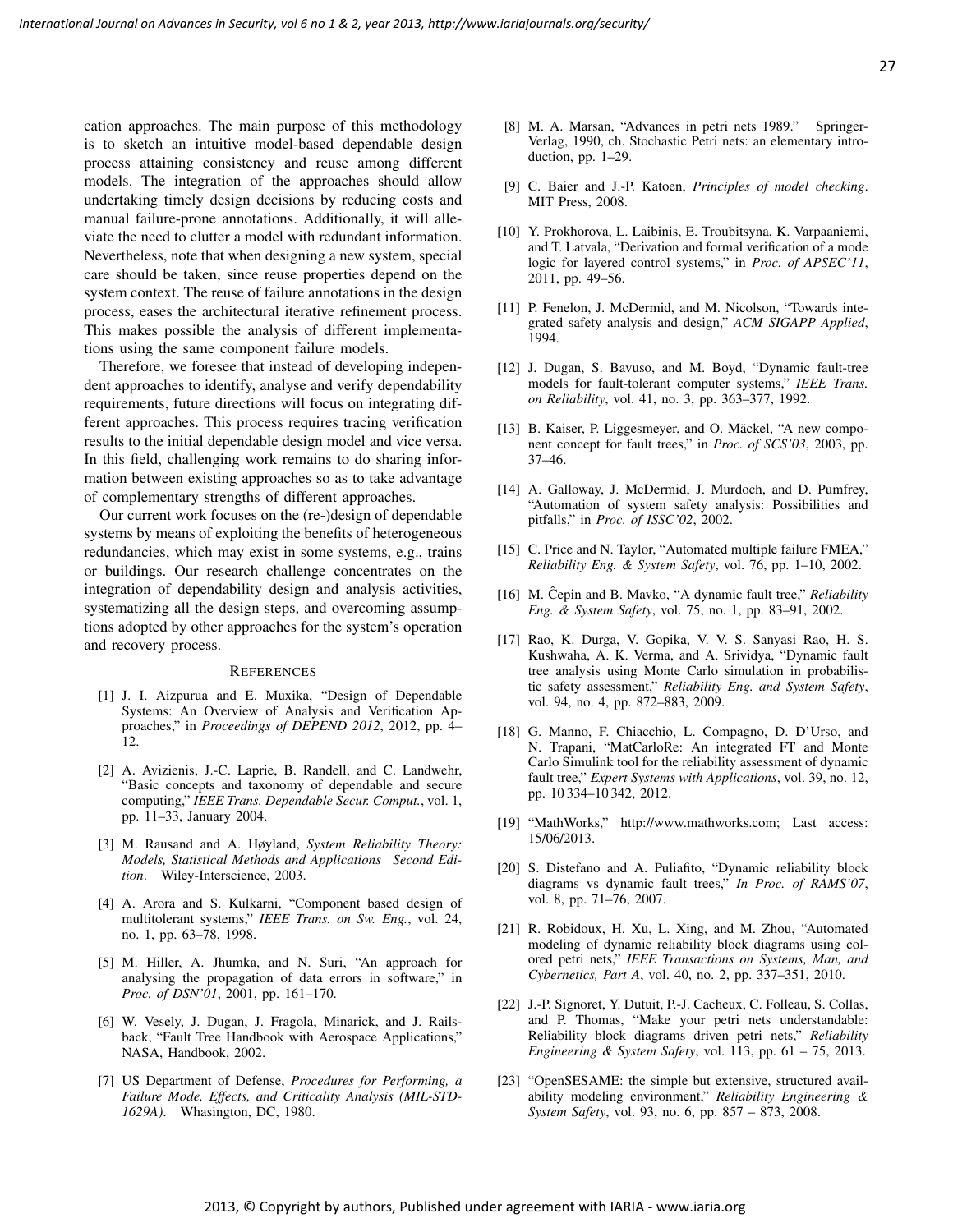- [24] I. Lopatkin, A. Iliasov, A. Romanovsky, Y. Prokhorova, and E. Troubitsyna, "Patterns for representing FMEA in formal specification of control systems," in *Proc. HASE'11*, 2011, pp. 146–151.
- [25] "Event-B and the Rodin platform," http://www.event-b.org; Last access: 15/06/2013.
- [26] M. Bouissou, "A generalization of Dynamic Fault Trees through Boolean logic Driven Markov Processes (BDMP)," in *Proc. of ESREL'07*, vol. 2, 2007, pp. 1051–1058.
- [27] B. Kaiser, C. Gramlich, and M. Forster, "State-Event Fault Trees - A Safety Analysis Model for Software-Controlled Systems," *Reliability Eng. System Safety*, vol. 92, no. 11, pp. 1521–1537, 2007.
- [28] D. Harel, "Statecharts: A visual formalism for complex systems," 1987.
- [29] M. Steiner, P. Keller, and P. Liggesmeyer, "Modeling the effects of software on safety and reliability in complex embedded systems," in *Computer Safety, Reliability, and Security*. Springer Berlin Heidelberg, 2012, vol. 7613, pp. 454–465.
- [30] TU Kaiserslautern, AG Seda and Fraunhofer IESE, "Embedded system safety and reliability analyzer (ESSaRel)," 2009, http://essarel.de; Last access: 15/06/2013.
- [31] TU Berlin, Real-Time Systems and Robotics group, "TimeNET 4.0," 2007, http://tu-ilmenau.de/TimeNET; Last access: 15/06/2013.
- [32] O. el Ariss, D. Xu, and W. E. Wong, "Integrating safety analysis with functional modeling," *IEEE Transactions on Systems, Man, and Cybernetics, Part A*, vol. 41, no. 4, pp. 610–624, 2011.
- [33] University of Virginia, "Galileo," 2003, http://http://www.cs. virginia.edu/∼ftree/; Last access: 15/06/2013.
- [34] Ferdinando Chiacchio, "RAATS Tool," 2012, http://www. dmi.unict.it/∼chiacchio/?m=5&project=raatss; Last access: 15/06/2013.
- [35] GRIF Workshop, "BStoK Module," http://grif-workshop. com/grif/bstok-module/; Last access: 15/06/2013.
- [36] Max Walter, "OpenSESAME Simple but Extensive Structured Availability Modeling Environment," 2009, http://www.lrr.in.tum.de/∼walterm/opensesame/; Last access: 15/06/2013.
- [37] EDF, "KB3 Workbench," 2012, http://research.edf.com/ research-and-the-scientific-community/software/kb3-44337. html; Last access: 15/06/2013.
- [38] P. Fenelon and J. A. McDermid, "An integrated tool set for software safety analysis," *J. Syst. Softw.*, vol. 21, pp. 279– 290, 1993.
- [39] Y. Papadopoulos, M. Walker, D. Parker, E. Rüde, R. Hamann, A. Uhlig, U. Grätz, and R. Lien, "Engineering failure analysis and design optimisation with HiP-HOPS," *Engineering Failure Analysis*, vol. 18, no. 2, pp. 590–608, 2011.
- [40] D. Domis and M. Trapp, "Component-based abstraction in fault tree analysis," in *Computer Safety, Reliability, and Security*, ser. LNI. Springer, 2009, vol. 5775, pp. 297–310.
- [41] R. Niu, T. Tang, O. Lisagor, and J. McDermid, "Automatic safety analysis of networked control system based on failure propagation model," in *Proc. of ICVES'11*, 2011, pp. 53–58.
- [42] M. Walker and Y. Papadopoulos, "Qualitative temporal analysis: Towards a full implementation of the fault tree handbook," *Control Eng. Practice*, vol. 17, no. 10, pp. 1115– 1125, 2009.
- [43] R. Paige, L. Rose, X. Ge, D. Kolovos, and P. Brooke, "FPTC: Automated safety analysis for Domain-Specific languages," in *MoDELS Workshops '08*, vol. 5421, 2008, pp. 229–242.
- [44] I. Wolforth, M. Walker, L. Grunske, and Y. Papadopoulos, "Generalizable safety annotations for specification of failure patterns," *Softw. Pract. Exper.*, vol. 40, pp. 453–483, 2010.
- [45] C. Priesterjahn, C. Sondermann-Wölke, M. Tichy, and C. Hölscher, "Component-based hazard analysis for mechatronic systems," in *Proc. of ISORCW'11*, 2011, pp. 80–87.
- [46] P. Struss and A. Fraracci, "Automated model-based fmea of a braking system," in *IFAC Symposium on Fault Detection, Supervision and Safety of Technical Processes*, vol. 8, 2012, pp. 373–378.
- [47] OCC'M Software GmbH, "Raz'r Model Editor Ver. 3," http: //www.occm.de; Last access: 15/06/2013.
- [48] R. F. Paige, L. M. Rose, X. Ge, D. S. Kolovos, and P. J. Brooke, "Fptc: Automated safety analysis for domainspecific languages." in *MoDELS Workshops*, ser. Lecture Notes in Computer Science, M. R. V. Chaudron, Ed., vol. 5421. Springer, 2008, pp. 229–242.
- [49] University of Paderborn, "FUJABA Tool Suite," 2012, http://www.fujaba.de/no cache/home.html; Last access: 15/06/2013.
- [50] P. Feiler and A. Rugina, "Dependability Modeling with the Architecture Analysis & Design Language (AADL)," Technical Note CMU/SEI-2007-TN-043, CMU Software Engineering Institute, 2007.
- [51] "The Unified Modeling Language," http://www.uml.org/; Last access: 15/06/2013.
- [52] OMG, "MDA Guide Version 1.0.1," http://www.omg.org/ cgi-bin/doc?omg/03-06-01.pdf, 2003. [Online]. Available: http://www.omg.org/cgi-bin/doc?omg/03-06-01.pdf
- [53] L. Fuentes-Fernández and A. Vallecillo-Moreno, "An Introduction to UML Profiles," *Journal of UML and Model Engineering*, vol. 5, no. 2, pp. 5–13, 2004.
- [54] S. Bernardi, J. Merseguer, and D. Petriu, "Dependability modeling and analysis of software systems specified with UML," *ACM Computing Survey*, In Press.
- [55] L. Montecchi, P. Lollini, and A. Bondavalli, "An intermediate dependability model for state-based dependability analysis," University of Florence, Dip. Sistemi Informatica, RCL group, Tech. Rep., 2011.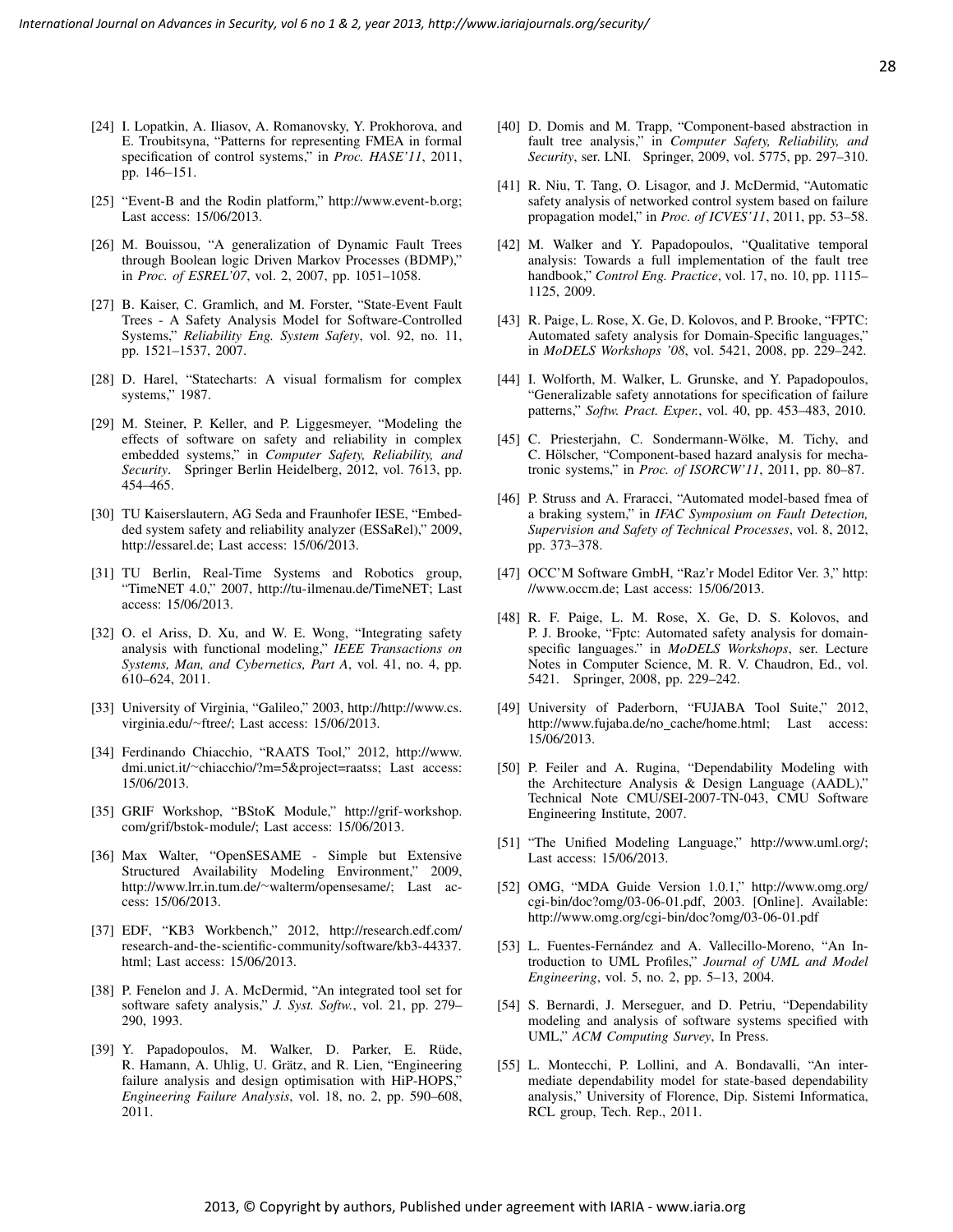- [56] B. Gallina, M. A. Javed, F. U. Muram, and S. Punnekkat, "Model-driven dependability analysis method for component-based architectures," in *Euromicro-SEAA Conference*. IEEE Computer Society, 2012.
- [57] B. Gallina and S. Punnekkat, "FI<sup>4</sup>FA: A Formalism for Incompletion, Inconsistency, Interference and Impermanence Failures Analysis," in *Proc. of EUROMICRO*, ser. SEAA '11. IEEE Computer Society, 2011, pp. 493–500.
- [58] R. Adler, D. Domis, K. Höfig, S. Kemmann, T. Kuhn, J. Schwinn, and M. Trapp, "Integration of component fault trees into the UML," in *MoDELS'10*, 2010, pp. 312–327.
- [59] M. Biehl, C. DeJiu, and M. Törngren, "Integrating safety analysis into the model-based development toolchain of automotive embedded systems," in *Proc. of LCTES '10*. ACM, 2010, pp. 125–132.
- [60] A. Rugina, K. Kanoun, and M. Kaâniche, "A system dependability modeling framework using AADL and GSPNs," in *Architecting dependable systems IV, LNCS*, vol. 4615. Springer, 2007, pp. 14–38.
- [61] A. Joshi, S. Vestal, and P. Binns, "Automatic Generation of Static Fault Trees from AADL models," in *DNS Workshop on Architecting Dependable Systems*. Springer, 2007.
- [62] A. Arnold, G. Point, A. Griffault, and A. Rauzy, "The AltaRica formalism for describing concurrent systems," *Fundamenta Informaticae*, vol. 40, no. 2-3, pp. 109–124, 1999.
- [63] B. Romain, J.-J. Aubert, P. Bieber, C. Merlini, and S. Metge, "Experiments in model based safety analysis: Flight controls," in *DCDS'07*, 2007, pp. 43–48.
- [64] P. Bieber, C. Castel, and C. Seguin, "Combination of fault tree analysis and model checking for safety assessment of complex system," in *Proc. of EDCC'02*, vol. 2485. Springer, 2002, pp. 624–628.
- [65] K. Mokos, P. Katsaros, N. Bassiliades, V. Vassiliadis, and M. Perrotin, "Towards compositional safety analysis via semantic representation of component failure behaviour," in *Proc. of JCKBSE'08*. IOS Press, 2008, pp. 405–414.
- [66] M. Riedl and M. Siegle, "A LAnguage for REconfigurable dependable Systems: Semantics & Dependability Model Transformation," in *Proc. 6th International Workshop on Verification and Evaluation of Computer and Communication Systems (VECOS'12)*. British Computer Society, 2012, pp. 78–89.
- [67] M. Riedl, J. Schuster, and M. Siegle, "Recent Extensions to the Stochastic Process Algebra Tool CASPA," in *Proceedings of the 2008 Fifth International Conference on Quantitative Evaluation of Systems*, ser. QEST '08. Washington, DC, USA: IEEE Computer Society, 2008, pp. 113–114.
- [68] R. Cressent, V. Idasiak, F. Kratz, and P. David, "Mastering safety and reliability in a Model Based process," in *Proc. of RAMS'11*, 2011.
- [69] "OMG Systems Modelling Language," http: //www.omgsysml.org/; Last access: 15/06/2013.
- [70] Eclipse Foundation, "Eclipse Papyrus," 2012, http://www. eclipse.org/papyrus/; Last access: 15/06/2013.
- [71] Labri, "Altarica," http://www.altarica.labri.fr/; Last access: 15/06/2013.
- [72] Carnegie Melon University, "OSATE," 2012, https:// wiki.sei.cmu.edu/aadl/index.php/AADL\_tools; Last access: 15/06/2013.
- [73] CHESS partners, "CHESS Project," 2012, http://www. chess-project.org/; Last access: 15/06/2013.
- [74] "ATESST2 Homepage," 2010, http://www.east-adl.fr; Last access: 15/06/2013.
- [75] O. Lisagor, "Failure logic modelling: A pragmatic approach," Ph.D. dissertation, Department of Computer Science, The University of York, 2010.
- [76] I. Lopatkin, A. Iliasov, and A. Romanovsky, "Rigorous development of dependable systems using fault tolerance views," in *Proceedings of the 2011 IEEE 22nd International Symposium on Software Reliability Engineering*, ser. ISSRE '11. IEEE Computer Society, 2011, pp. 180–189.
- [77] C. P. Shelton and P. Koopman, "Improving system dependability with functional alternatives," in *Proceedings of the 2004 International Conference on Dependable Systems and Networks*, ser. Proceedings of DSN '04. IEEE Computer Society, 2004, pp. 295–304.
- [78] L. Cauffriez, D. Renaux, T. Bonte, and E. Cocquebert, "Systemic modeling of integrated systems for decision making early on in the design process." *Cybernetics and Systems*, vol. 44, pp. 1–22, 2013.
- [79] J. Clarhaut, S. Hayat, B. Conrard, and V. Cocquempot, "Optimal design of dependable control system architectures using temporal sequences of failures," *Ieee Transactions On Reliability*, vol. 58, no. 3, pp. 511–522, 2009.
- [80] L. Cauffriez, J. Ciccotelli, B. Conrard, and M. Bayart, "Design of intelligent distributed control systems: a dependability point of view," *Reliability Engineering & System Safety*, vol. 84, no. 1, pp. 19–32, 2004.
- [81] M. Adachi, Y. Papadopoulos, S. Sharvia, D. Parker, and T. Tohdo, "An approach to optimization of fault tolerant architectures using hip-hops," *Softw. Pract. Exp.*, 2011.
- [82] J. Wysocki, R. Debouk, and K. Nouri, "Shared redundancy as a means of producing reliable mission critical systems," in *Proc. of RAMS'04*, 2004, pp. 376 – 381.
- [83] J. Galdun, J. Ligus, J.-M. Thiriet, and J. Sarnovsky, "Reliability increasing through networked cascade control structure - consideration of quasi-redundant subsystems," in *IFAC Proc. Volumes*, vol. 17, 2008, pp. 6839–6844.
- [84] O. Rawashdeh and J. Lumpp Jr., "Run-time behavior of ardea: A dynamically reconfigurable distributed embedded control architecture," in *IEEE Aerospace Conference Proceedings*, 2006.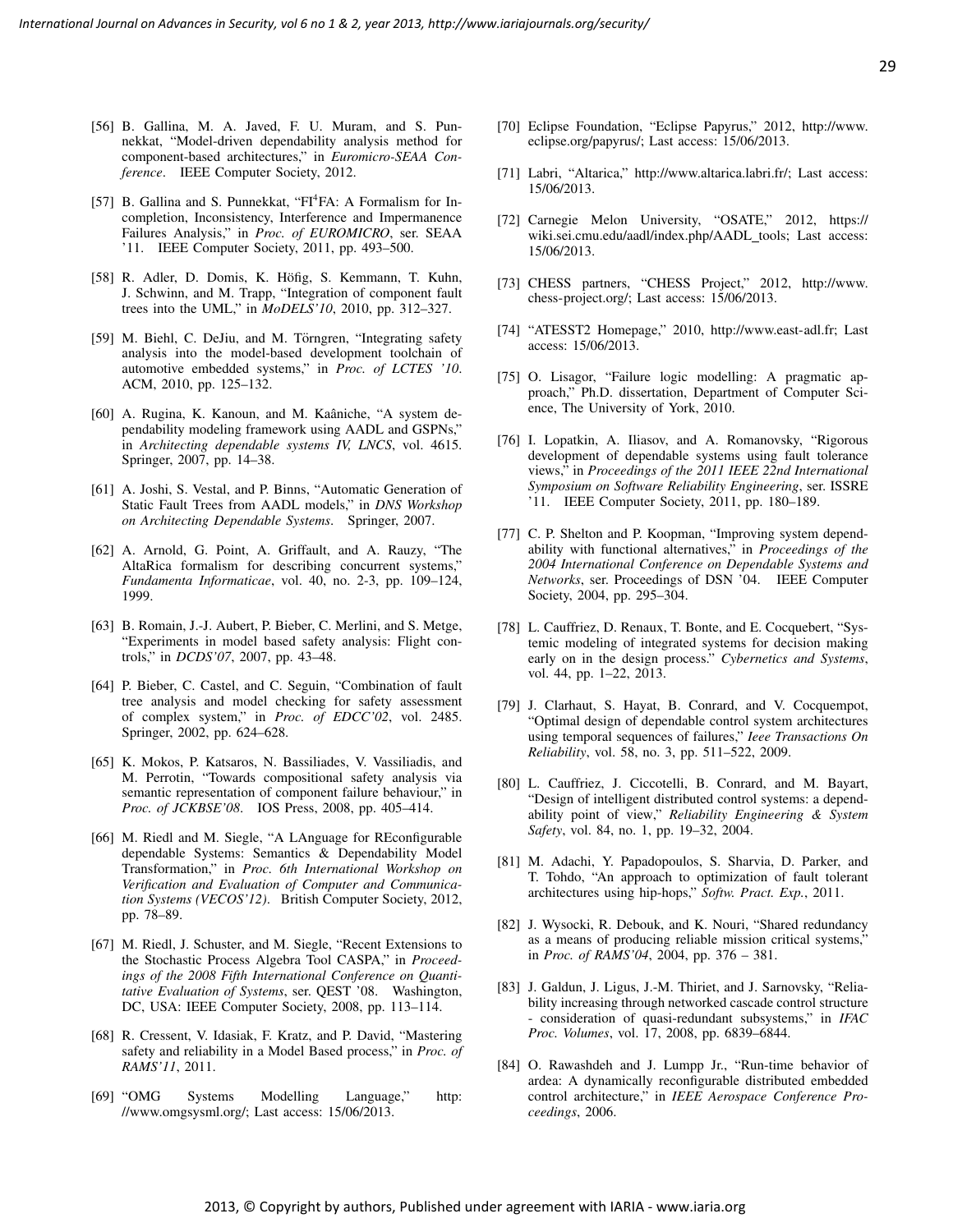- [85] M. Trapp, R. Adler, M. Förster, and J. Junger, "Runtime adaptation in safety-critical automotive systems," in *Proc. of International Conference on Software Engineering*, 2007.
- [86] R. Adler, I. Schaefer, M. Trapp, and A. Poetzsch-Heffter, "Component-based modeling and verification of dynamic adaptation in safety-critical embedded systems," *ACM Trans. Embed. Comput. Syst.*, vol. 10, no. 2, pp. 20:1–20:39, Dec. 2010.
- [87] R. Adler, D. J. Domis, M. Förster, and M. Trapp, "Probabilistic analysis of safety-critical adaptive systems with temporal dependences," in *Proc. of RAMS'08*. IEEE Computer Society, 2008, pp. 149–154.
- [88] R. Adler, D. Schneider, and M. Trapp, "Engineering dynamic adaptation for achieving cost-efficient resilience in software-intensive embedded systems," in *Proc. of Engineering of Complex Computer Systems*. IEEE Computer Society, 2010, pp. 21–30.
- [89] J. Moore, *The Avionics Handbook*. CRC Press, 2001, ch. Advanced Distributed Architectures.
- [90] P. Bieber, E. Noulard, C. Pagetti, T. Planche, and F. Vialard, "Preliminary design of future reconfigurable IMA platforms," *SIGBED Rev.*, vol. 6, no. 3, 2009.
- [91] P. Bieber, J. Brunel, E. Noulard, C. Pagetti, T. Planche, and F. Vialard, "Preliminary Design of Future Reconfigurable IMA Platforms - Safety Assessment," in *27th International Congress of the Aeronautical Sciences*, 2010.
- [92] C. Engel, A. Roth, P. H. Schmitt, R. Coutinho, and T. Schoofs, "Enhanced dispatchability of aircrafts using multi-static configurations," in *Proc. of ERTS'10*, 2010.
- [93] M. Förster and D. Schneider, "Flexible, any-time fault tree analysis with component logic models," in *ISSRE*. IEEE Computer Society, 2010, pp. 51–60.
- [94] J. I. Aizpurua and E. Muxika, "Dependable Design: Trade-Off Between the Homogeneity and Heterogeneity of Functions and Resources," in *Proceedings of DEPEND 2012*, 2012, pp. 13–17.
- [95] C. Priesterjahn, D. Steenken, and M. Tichy, "Componentbased timed hazard analysis of self-healing systems," in *Proceedings of the 8th workshop on Assurances for selfadaptive systems*, ser. ASAS '11. ACM, 2011, pp. 34–43.
- [96] M. Bozzano and A. Villafiorita, "The FSAP/NuSMV-SA Safety Analysis Platform," *Int. J. Softw. Tools Technol. Transf.*, vol. 9, pp. 5–24, February 2007.
- [97] H. Aljazzar, M. Fischer, L. Grunske, M. Kuntz, F. Leitner-Fischer, and S. Leue, "Safety analysis of an airbag system using probabilistic fmea and probabilistic counterexamples," in *QEST'09*. IEEE Computer Society, 2009, pp. 299–308.
- [98] L. Grunske, K. Winter, N. Yatapanage, S. Zafar, and P. A. Lindsay, "Experience with fault injection experiments for fmea," *Software: Practice and Experience*, 2011.
- [99] A. Gomes, A. Mota, A. Sampaio, F. Ferri, and E. Watanabe, "Constructive model-based analysis for safety assessment," *International Journal on Software Tools for Technology Transfer*, vol. 14, pp. 673–702, 2012.
- [100] X. Ge, R. Paige, and J. McDermid, "Probabilistic failure propagation and transformation analysis," in *SAFE-COMP'09*, 2009, vol. 5775, pp. 215–228.
- [101] M. Z. Kwiatkowska, G. Norman, and D. Parker, "Prism 4.0: Verification of probabilistic real-time systems." in *Computer Aided Verification*, ser. Lecture Notes in Computer Science, G. Gopalakrishnan and S. Qadeer, Eds., vol. 6806. Springer, 2011, pp. 585–591.
- [102] FBK, "The FSAP/NuSMV-SA Web Page," https://es.fbk.eu/ tools/FSAP/; Last access: 15/06/2013.
- [103] "Behaviour Tree Editor (BTE)," http://www.sqi.griffith.edu. au/gse/tools/overview.html; Last access: 15/06/2013.
- [104] "Symbolic Analysis Laboratory (SAL)," http://sal.csl.sri. com; Last access: 15/06/2013.
- [105] Alexandre Mota, "Simulink to prism," http://www.cin.ufpe. br/∼acm/simulinktoprism/; Last access: 15/06/2013.
- [106] "Correctness, Modelling and Performance of Aerospace Systems," http://compass.informatik.rwth-aachen.de; Last access: 15/06/2013.
- [107] M. Bozzano, A. Cimatti, J.-P. Katoen, V. Nguyen, T. Noll, and M. Roveri, "Safety, dependability and performance analysis of extended AADL models," *Computer Journal*, vol. 54, no. 5, pp. 754–775, 2011.
- [108] M. Güdemann and F. Ortmeier, "Towards model-driven safety analysis," in *Proc. of DCDS 11*, 2011, pp. 53 – 58.
- [109] M. Güdemann, F. Ortmeier, and W. Reif, "Using Deductive Cause-Consequence Analysis (DCCA) with SCADE," in *Proc. of SAFECOMP'07*, vol. 4680, 2007, pp. 465–478.
- [110] "The Open-Source Toolkit for Critical Systems," http:// www.topcased.org; Last access: 15/06/2013.
- [111] B. Berthomieu, J.-P. Bodeveix, P. Farail, M. Filali, H. Garavel, P. Gaufillet, F. Lang, and F. Vernadat, "Fiacre: an intermediate language for model verification in the topcased environment," in *ERTS'08*, 2008.
- [112] B. Berthomieu, P.-O. Ribet, and F. Vernadat, "The tool TINA - Construction of abstract state spaces for petri nets and time petri nets," *International Journal of Production Research*, vol. 42, no. 14, pp. 2741–2756, 2004.
- [113] J.-C. Fernandez, H. Garavel, A. Kerbrat, L. Mounier, R. Mateescu, and M. Sighireanu, "CADP - A Protocol Validation and Verification Toolbox," 1996.
- [114] COMPASS Consortium, "Compass toolset," http://compass.informatik.rwth-aachen.de/download.html; Last access: 15/06/2013.